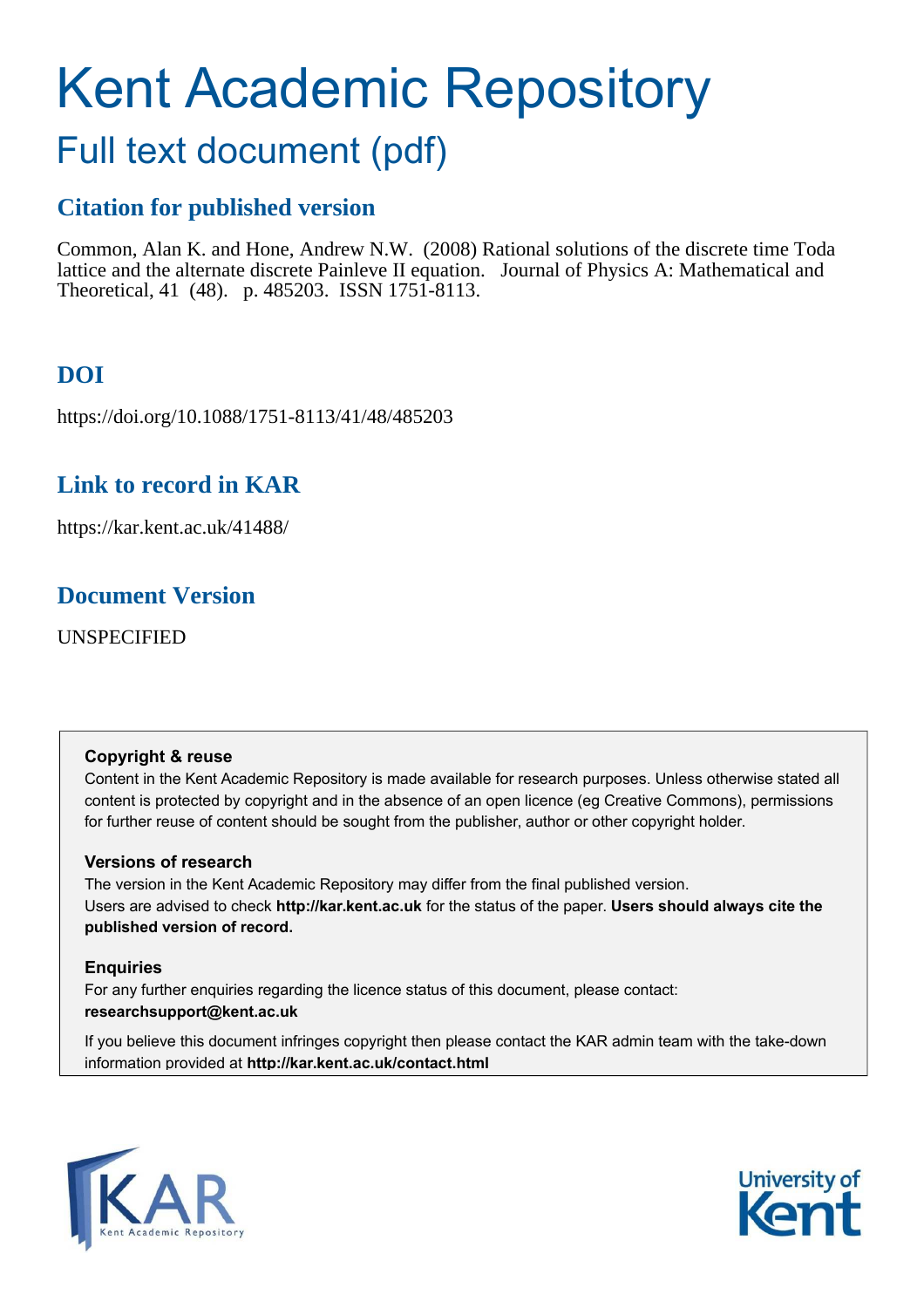## Rational solutions of the discrete time Toda lattice and the alternate discrete Painlevé II equation

<span id="page-1-0"></span>Alan K. Common and Andrew N. W. Hone†

† Institute of Mathematics, Statistics & Actuarial Science, University of Kent, Canterbury CT2 7NF, UK

E-mail: A.N.W.Hone@kent.ac.uk

**Abstract.** The Yablonskii-Vorob'ev polynomials  $y_n(t)$ , which are defined by a second order bilinear differential-difference equation, provide rational solutions of the Toda lattice. They are also polynomial tau-functions for the rational solutions of the second Painlevé equation  $(P_{II})$ . Here we define two-variable polynomials  $Y_n(t, h)$  on a lattice with spacing  $h$ , by considering rational solutions of the discrete time Toda lattice as introduced by Suris. These polynomials are shown to have many properties that are analogous to those of the Yablonskii-Vorob'ev polynomials, to which they reduce when  $h = 0$ . They also provide rational solutions for a particular discretisation of  $P_{II}$ , namely the so called *alternate discrete*  $P_{II}$ , and this connection leads to an expression in terms of the Umemura polynomials for the third Painlevé equation  $(P_{III})$ . It is shown that Bäcklund transformation for the alternate discrete Painlevé equation is a symplectic map, and the shift in time is also symplectic. Finally we present a Lax pair for the alternate discrete  $P_{II}$ , which recovers Jimbo and Miwa's Lax pair for  $P_{II}$  in the continuum limit  $h \to 0$ .

<span id="page-1-2"></span><span id="page-1-1"></span>Submitted to: *J. Phys. A: Math. Theor.*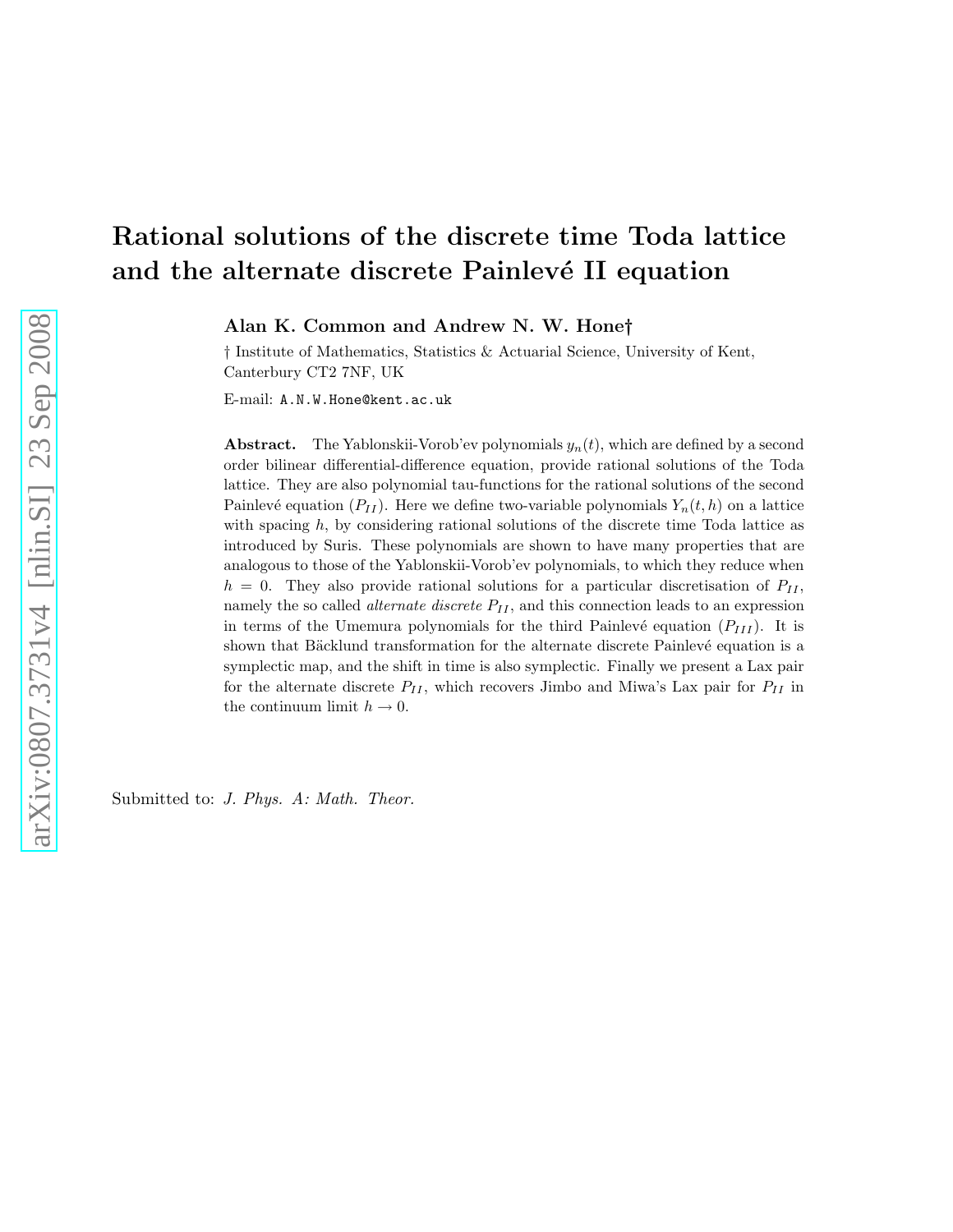#### 1. Introduction

The Toda lattice

$$
\frac{d^2x_n}{dt^2} = e^{x_{n-1} - x_n} - e^{x_n - x_{n+1}}, \qquad n \in \mathbb{Z}
$$
 (1)

was the first integrable differential-difference equation to be discovered [\[1\]](#page-21-0). The Yablonskii-Vorob'ev polynomials [\[2,](#page-21-1) [3\]](#page-21-2) yield rational solutions of both the Toda lattice and the second Painlevé transcendent  $(P_{II})$ , since the tau-functions of  $P_{II}$  satisfy the bilinear form of the Toda lattice. In a previous work [\[4\]](#page-21-3) one of the authors obtained an expression for solutions of the Toda lattice as ratios of Hankel determinants, by using the associated Lax pair to construct continued fraction solutions to a sequence of Riccati equations. This in turn led to an expression for the Yablonskii-Vorob'ev poynomials as Hankel determinants [\[5\]](#page-21-4), equivalent to that discovered more recently [\[6\]](#page-21-5) (see also [\[7\]](#page-21-6)).

Here we will consider the case when the time evolution becomes discrete. Our approach is to start from the Lax pair for the discrete Toda lattice (dTL) given by Suris [\[8\]](#page-21-7). In section 2 we present this construction and derive polynomials  $Y_n(t, h)$  in two variables t, h, which satisfy relations at a discrete set of points  $t = t_0 + mh$ ,  $m \in \mathbb{Z}$ (where  $t_0$  is arbitrary). These polynomials tend to the Yablonskii-Vorob'ev polynomials  $y_n(t)$  as the spacing  $h \to 0$ , so that  $Y_n(t, 0) = y_n(t)$ . A discrete analogue of the bilinear defining equation for the  $y_n$  is derived and a corresponding representation of these  $Y_n$ as Hankel determinants is given.

<span id="page-2-3"></span><span id="page-2-0"></span>The first few Yablonskii-Vorob'ev polynomials are

$$
y_0 = 1, y_1 = t, y_2 = t^3 + 4, y_3 = t^6 + 20t^3 - 80, y_4 = t^{10} + 60t^7 + 11200t.
$$
 (2)

A further property of these polynomials, investigated recently by Clarkson and Mansfield [\[9\]](#page-21-8), is the distribution of their zeroes. It is known that each  $y_n(t)$  has no zeroes in common with  $y_{n+1}(t)$ , and that these zeroes are simple [\[10,](#page-21-9) [11\]](#page-21-10). Numerical studies indicate that these zeroes lie in approximately triangular arrays and that the zeroes of  $y_n(t)$  interlace, in a certain sense, with those of  $y_{n+1}(t)$ , in a similar way to the zeroes of classical orthogonal polynomials. In section 3 we show that the polynomials  $Y_n(t, h)$ have analogous properties.

In the continuum case the bilinear differential-difference equation that defines the Yablonskii-Vorob'ev polynomials is given in terms of the Hirota derivative  $D_t$  by

<span id="page-2-2"></span><span id="page-2-1"></span>
$$
y_{n+1}y_{n-1} = ty_n^2 - 2D_t^2y_n \cdot y_n,
$$
\n(3)

with the initial polynomials  $y_0 = 1$ ,  $y_1 = t$ , and this equation follows from the representation of  $P_{II}$  as a pair of bilinear equations for the associated tau-functions. In section 4 we consider a discretisation of  $P_{II}$ , namely the alternate discrete  $P_{II}$  equation  $(alt-dP<sub>II</sub>)$  studied in [\[12\]](#page-21-11), and explain how its solutions are specified by tau-functions which satisfy a discrete bilinear equation together with a quadrilinear (degree four) relation. The bilinear relation defining the polynomials  $Y_n(t, h)$  is a consequence of these tau-function equations. The  $alt-dP<sub>II</sub>$  equation has Bäcklund transformations corresponding to the shifts  $n \to n \pm 1$ , just as in the continuum case, which imply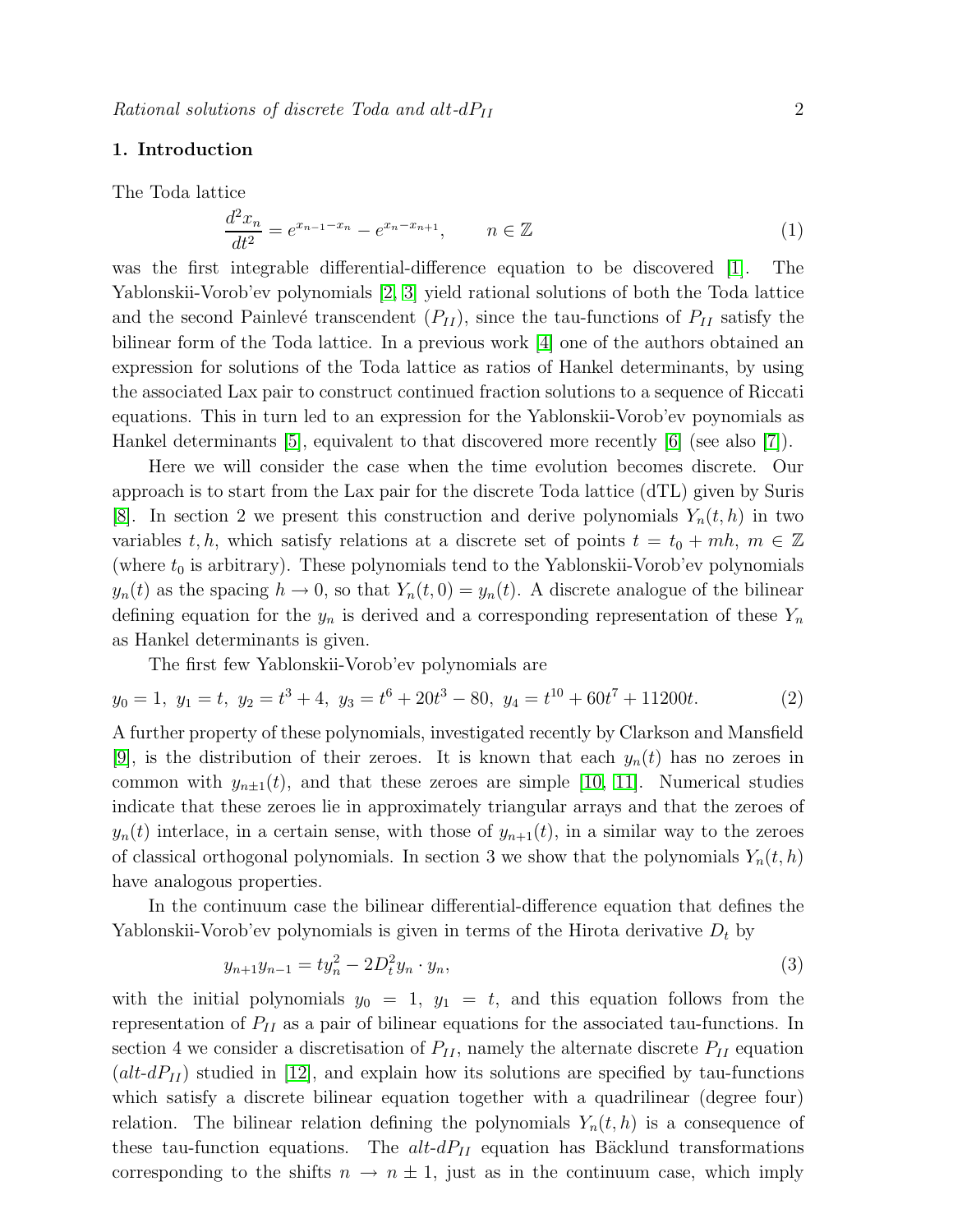that the discrete Yablonskii-Vorob'ev polynomials satisfy recurrence relations which are analogous to those in the continuum setting. It is also known that the  $alt-dP_{II}$ equation arises as the contiguity relations for a Bäcklund transformation for  $P_{III}$ . The latter connection leads to an alternative formula for the discrete Yablonskii-Vorob'ev polynomials in terms of determinants of Jacobi-Trudi type, corresponding to Umemura polynomials [\[13\]](#page-21-12).

<span id="page-3-0"></span>It is known from the work of Okamoto that the continuum  $P_{II}$  can be written in Hamiltonian form, and the Bäcklund transformation is a canonical transformation [\[14\]](#page-21-13). In section 5 we present a Poisson structure for the discrete case such that both development in time and the Bäcklund transformation for  $alt-dP<sub>II</sub>$  are symplectic maps. Finally in section 6 we present a Lax pair for  $alt\text{-}dP_{II}$ , which relates it to the isomonodromic deformation of an associated linear system, and show that this tends to Jimbo and Miwa's Lax pair for the continuum case as  $h \to 0$ .

#### <span id="page-3-4"></span>2. Discrete time Toda lattice and discrete Yablonskii-Vorob'ev polynomials

The equations for the discrete Toda lattice obtained by Suris [\[8\]](#page-21-7) are

<span id="page-3-1"></span>
$$
x_n(t+h) - x_n(t) = h\pi_n(t+h),
$$
  
\n
$$
\pi_n(t+h) - \pi_n(t) = \frac{1}{h} \log \left[ \frac{1+h^2 \exp(x_{n-1}(t) - x_n(t))}{1+h^2 \exp(x_n(t) - x_{n+1}(t))} \right],
$$
\n(4)

where  $\pi_n$  denotes the canonically conjugate momentum to  $x_n$ , and these discrete equations clearly yield Hamilton's equations for the Toda lattice [\(1\)](#page-1-0) in the continuum limit, as  $h \to 0$ . They arise from the consistency condition for the Lax pair

$$
\Psi_n(t+h) = \mathbf{V}_n(t)\Psi_n(t), \quad \Psi_{n+1}(t) = \mathbf{L}_n(t)\Psi_n(t), \tag{5}
$$

that is  $\mathbf{L}_n(t+h)\mathbf{V}_n(t) = \mathbf{V}_{n+1}(t)\mathbf{L}_n(t)$ , where

$$
\mathbf{L}_n(t) = \begin{pmatrix} \lambda \exp(-h\pi_n(t)) - \frac{1}{\lambda} & h \exp(-x_n(t)) \\ -h \exp(x_n(t) - h\pi_n(t)) & 0 \end{pmatrix}
$$
(6)

and

<span id="page-3-5"></span>
$$
\mathbf{V}_n(t) = \begin{pmatrix} \frac{1}{\lambda} & -h \exp(-x_n(t)) \\ h \exp(x_{n-1}(t)) & \lambda \end{pmatrix}.
$$
 (7)

Upon setting  $\Psi_n(t) = [X_n(t), Y_n(t)]^T$  and  $Z_n(t) = X_n(t)Y_n(t)^{-1}$ , we find from the second of [\(5\)](#page-2-0) that

<span id="page-3-2"></span>
$$
Z_n(t) = -\frac{h \exp(-x_n(t))}{\lambda \exp(-h\pi_n(t)) - \frac{1}{\lambda} + h \exp(-h\pi_n(t) + x_n(t))Z_{n+1}(t)}.
$$
 (8)

This recurrence relation can be used to generate the continued fraction expansion

<span id="page-3-3"></span>
$$
\lambda h Z_0(t) = \frac{\gamma f_1}{1 + \gamma g_1} + \frac{\gamma f_2}{1 + \gamma g_2} + \frac{\gamma f_3}{1 + \gamma g_3} + \dots,
$$
\n(9)

where  $\gamma = \lambda^2$ ,  $f_1 = h^2 \exp(-x_0(t))$ ,  $g_1 = -\exp(-h\pi_0(t))$  and for  $n = 2, 3, ...$  we have  $f_n = -h^2 \exp(-x_{n-1}(t) + x_{n-2}(t) - h\pi_{n-2}(t)),$  $g_n = -\exp(-h\pi_{n-1}(t)).$  (10)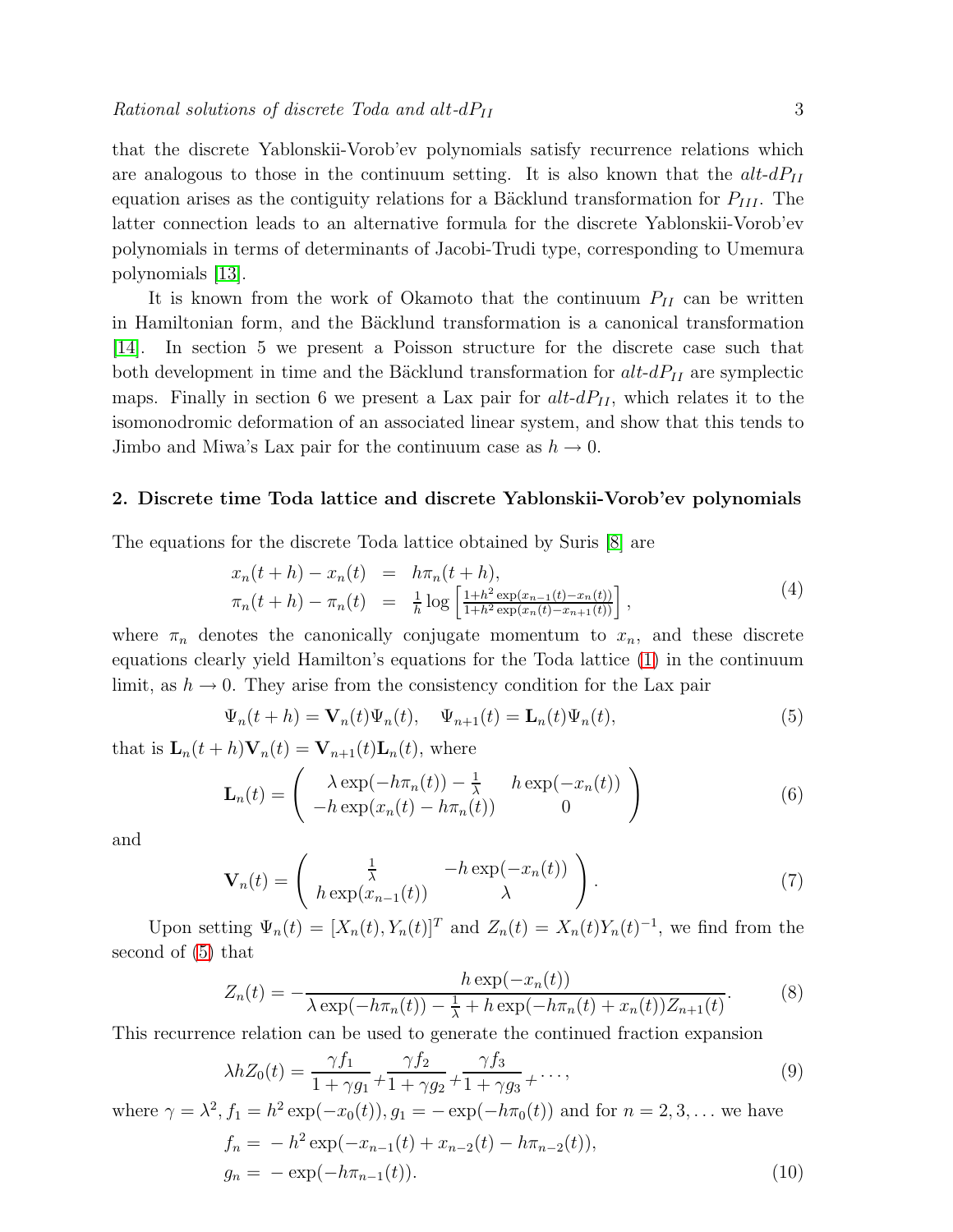Similarly from the first of [\(5\)](#page-2-0) we have the discrete time Riccati equation

$$
Z_0(t+h) - Z_0(t) = -\frac{h}{\lambda}e^{-x_0(t)} + \left(\frac{1}{\lambda^2} - 1\right)Z_0(t) - \frac{h}{\lambda}e^{x_{-1}(t)}Z_0(t+h)Z_0(t).
$$
 (11)

In our previous work [\[15\]](#page-21-14) we took  $x_{-1}(t) \to -\infty$  so that this became a linear equation. Here we take  $x_{-1}(t) = 0$  and set  $Z_0(t) = \frac{1}{h\lambda}W(t)$  so that with  $\gamma = \lambda^2$  we find

<span id="page-4-1"></span><span id="page-4-0"></span>
$$
W(t+h) = -h^2 e^{-x_0(t)} + \frac{1}{\gamma} W(t) - \frac{1}{\gamma} W(t+h)W(t).
$$
 (12)

Now the continued fraction [\(9\)](#page-2-1) has expansions both in positive and negative powers of  $\gamma$ , namely  $W(t) = \sum_{n=1}^{\infty} \alpha_n(t) \gamma^n$  and  $W(t) = \sum_{n=0}^{\infty} \alpha_n(t) \gamma^n$  respectively. Substituting these expansions in turn into [\(12\)](#page-3-0) and equating coefficients of corresponding powers of  $\gamma$ , we obtain the recurrence relations for their coefficients, given respectively by

$$
\alpha_{j+1}(t) = \alpha_j(t+h) + \sum_{k=1}^j \alpha_k(t+h)\alpha_{j-k+1}(t), \quad j = 1, 2, 3, \dots,
$$
 (13)

<span id="page-4-2"></span>
$$
\alpha_j(t+h) = \alpha_{j+1}(t) - \sum_{k=j+1}^0 \alpha_k(t+h)\alpha_{j+1-k}(t), \quad j = -1, -2, \dots \tag{14}
$$

where  $\alpha_1(t) = h^2 \exp(-x_0(t))$  and  $\alpha_0(t + h) = -h^2 \exp(-x_0(t))$ .

The continued fraction in [\(9\)](#page-2-1) is known as a T-fraction [\[16\]](#page-21-15) and its elements are given in terms of Hankel determinants. If we take the definitions

$$
u_n = H_n^{(-n+2)}, \qquad v_n = H_n^{(-n+1)}, \tag{15}
$$

with Hankel determinants

$$
H_k^{(m)} = \begin{vmatrix} \beta_m & \beta_{m+1} & \dots & \beta_{m+k-1} \\ \beta_{m+1} & \beta_{m+2} & \dots & \beta_{m+k} \\ \vdots & \vdots & & \vdots \\ \beta_{m+k-1} & \beta_{m+k} & \dots & \beta_{m+2k-2} \end{vmatrix}
$$
 (16)

whose elements are given by

<span id="page-4-3"></span>
$$
\beta_k = -\alpha_k(t), \qquad k = 1, 2, ..., \n= \alpha_k(t), \qquad k = 0, -1, -2, ..., \qquad (17)
$$

<span id="page-4-4"></span>then the elements of the T-fraction are given by

$$
f_n = -\frac{v_{n-2}u_n}{v_{n-1}u_{n-1}}, \quad g_n = -\frac{v_{n-1}u_n}{v_nu_{n-1}}, \quad n = 2, 3, 4, .... \tag{18}
$$

From the expression for the  $f_n, g_n$  in terms of the coordinates and momenta given by [\(10\)](#page-2-2) and the equation of motion [\(4\)](#page-2-3), it follows that

$$
\frac{f_1(t+h)}{f_1(t)} = -g_1(t+h), \qquad \frac{g_1(t+h)}{g_1(t)} = \frac{1 + \frac{f_2(t)}{g_1(t)}}{1 + f_1(t)}\tag{19}
$$

and more generally

$$
\frac{f_{n+1}(t+h)}{f_{n+1}(t)} = \frac{g_{n+1}(t+h)}{g_n(t)}, \qquad \frac{g_{n+1}(t+h)}{g_{n+1}(t)} = \frac{1 + \frac{f_{n+2}(t)}{g_{n+1}(t)}}{1 + \frac{f_{n+1}(t)}{g_n(t)}}, \quad n \in \mathbb{N}.
$$
\n(20)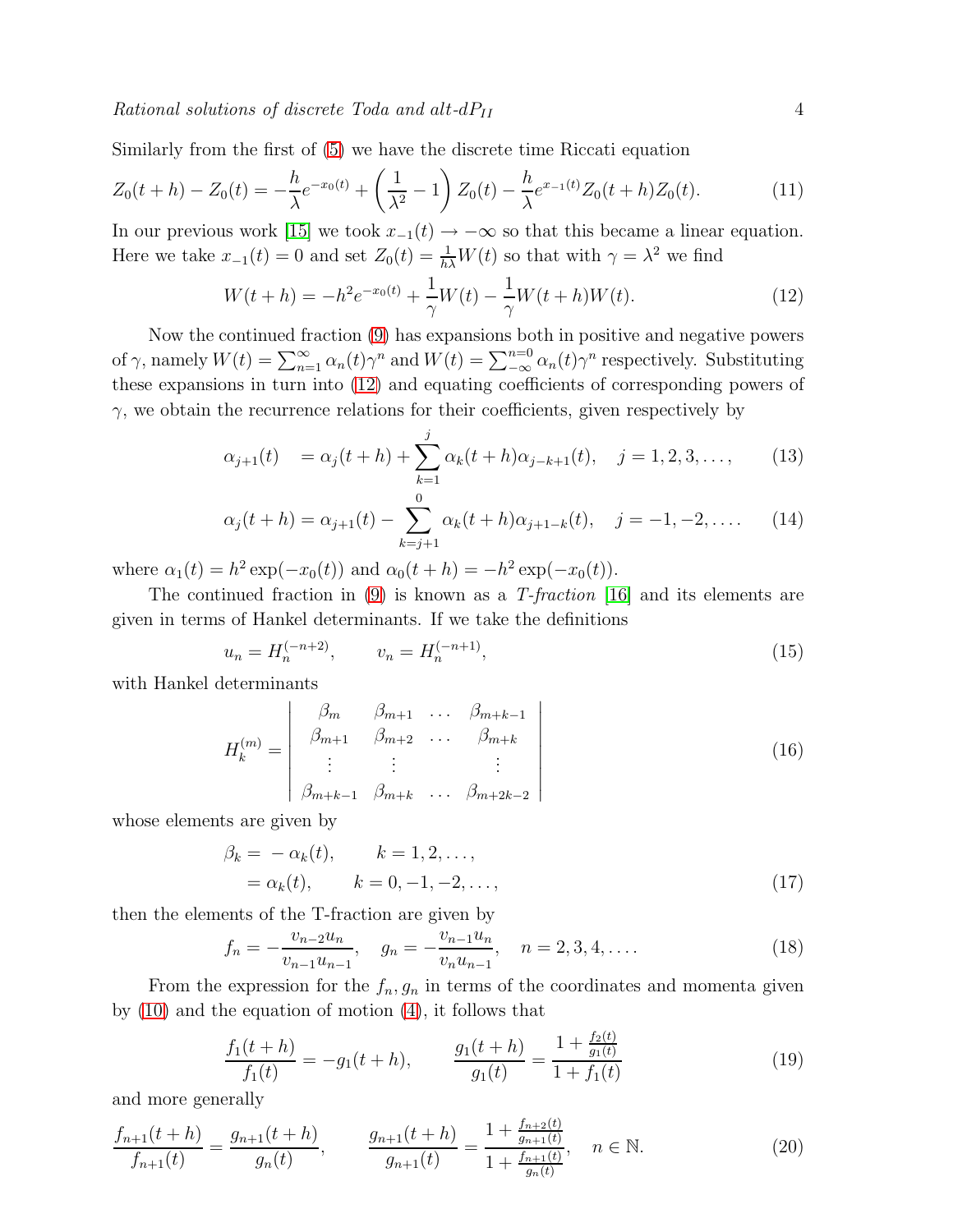**Proposition 2.1** The two types of Hankel determinant defined by [\(15\)](#page-3-1) are related by

$$
v_n(t+h) = u_n(t), \qquad n = 0, 1, 2, \dots
$$
\n(21)

**Proof:** Substituting the expressions for  $f_n, g_n$  given by [\(18\)](#page-3-2) into the first of [\(20\)](#page-3-3) one finds that

$$
\frac{v_{n+1}(t+h)u_n(t)}{v_n(t+h)u_{n+1}(t)} = \frac{v_1(t+h)u_0(t)}{v_0(t+h)u_1(t)}.\tag{22}
$$

But  $u_0 = H_0^{(2)} = 1 = H_0^{(1)} = v_0$  and  $u_1(t) = \beta_1 = -h^2 \exp(-x_0(t)), v_1(t) = \beta_0 =$  $-h^2 \exp(-x_0(t-h))$ . Therefore the right hand side of [\(22\)](#page-4-0) equals unity and the result follows.  $\square$ 

**Proposition 2.2** When  $\exp(-x_0(t)) = -\frac{t}{4}$  $\frac{t}{4}$ , the Hankel determinants  $u_n$  satisfy the bilinear relation

$$
\left(1 - \frac{h^2 t}{4}\right) u_n(t+h)u_n(t-h) = u_n(t)^2 + u_{n+1}(t)u_{n-1}(t)
$$
\n(23)

for  $n = 1, 2, ...$ 

**Proof:** Substituting for  $g_n$  and  $f_n$  from [\(18\)](#page-3-2) into the second of [\(20\)](#page-3-3) and then eliminating the dependence on the  $v_n$  using [\(21\)](#page-4-1), the result follows from the fact that  $u_1(t)$  $v_1(t+h) = \frac{h^2 t}{4}$  $\frac{a_2}{4}$  and  $u_2(t) = -\frac{h^6}{64}(t^3 - h^2t + 4)$ . □

<span id="page-5-0"></span>Remark. In [\[17\]](#page-21-16), Hankel determinant solutions are given for a different (but gauge equivalent) bilinear form of the discrete Toda lattice equation, namely the equation  $\rho_n^{l+1} \rho_n^{l-1} - (\rho_n^l)^2 = \varepsilon^2 \rho_{n+1}^{l+1} \rho_{n-1}^{l-1}$ . Upon setting  $\varepsilon^2 = 1$  and  $t = (l-n)h$ ,  $u_n(t) = \rho_n^{n+ht} / \rho_0^{ht}$ satisfies [\(23\)](#page-4-2) for a suitable choice of the initial condition  $\rho_0^{ht}$  for  $n = 0$ .

It follows from the recurrence relations [\(14\)](#page-3-4) that when  $\exp(-x_0(t)) = -\frac{t}{4}$  $\frac{t}{4}$  the  $\alpha_j(t)$ , and hence also  $u_n(t)$  and  $v_n(t)$ , are polynomials in h, t. We now renormalise the  $u_n$  so that they are  $\mathcal{O}(h^0)$  as  $h \to 0$ .

**Definition 2.1** The discrete Yablonskii-Vorob'ev polynomials  $Y_n(t, h)$  are defined by the bilinear recurrence

$$
h^{2}Y_{n+1}(t,h)Y_{n-1}(t,h) = (h^{2}t - 4)Y_{n}(t+h,h)Y_{n}(t-h,h) + 4Y_{n}(t,h)^{2}
$$
\n(24)

for  $n \geq 1$ , with  $Y_0(t, h) = 1$ ,  $Y_1(t, h) = t$  as initial data.

**Theorem 2.1** The discrete Yablonskii-Vorob'ev polynomials  $Y_n(t, h) \in \mathbb{Z}[t, h^2]$ are given in terms of the Hankel determinants  $u_n$  in [\(15\)](#page-3-1) by  $Y_n(t, h)$  =  $(-1)^n(-\frac{h^2}{4})$  $\frac{d^{2}}{4}$  $)^{-n(n+1)/2}$ u<sub>n</sub>(t) for  $n = 0, 1, 2, \ldots$  Each  $Y_n$  is a monic polynomial of degree  $n(n+1)/2$  in t, satisfying  $Y_n(t, h) = y_n(t) + \mathcal{O}(h^2)$  as  $h \to 0$ , where the  $y_n(t)$  are the usual Yablonskii-Vorob'ev polynomials defined by [\(3\)](#page-1-1) with  $y_0 = 1$ ,  $y_1 = t$ .

**Proof:** With  $\alpha_1(t) = -h^2t/4$  it is easy to prove by induction from the first recursion in [\(14\)](#page-3-4) that  $\alpha_j(t) = h^2 P_j/4^j$  for  $j \ge 1$ , where  $P_j \in \mathbb{Z}[t,h]$ . Similarly, with  $\alpha_0(t) =$  $h^2(t-h)/4$  the second recursion in [\(14\)](#page-3-4) implies that  $\alpha_j(t) = h^2 \hat{P}_j/4^{-j+1}$  for  $j \leq 0$ , where  $\hat{P}_j \in \mathbb{Z}[t, h]$ . It follows from their definition in terms of the matrix elements [\(17\)](#page-3-5)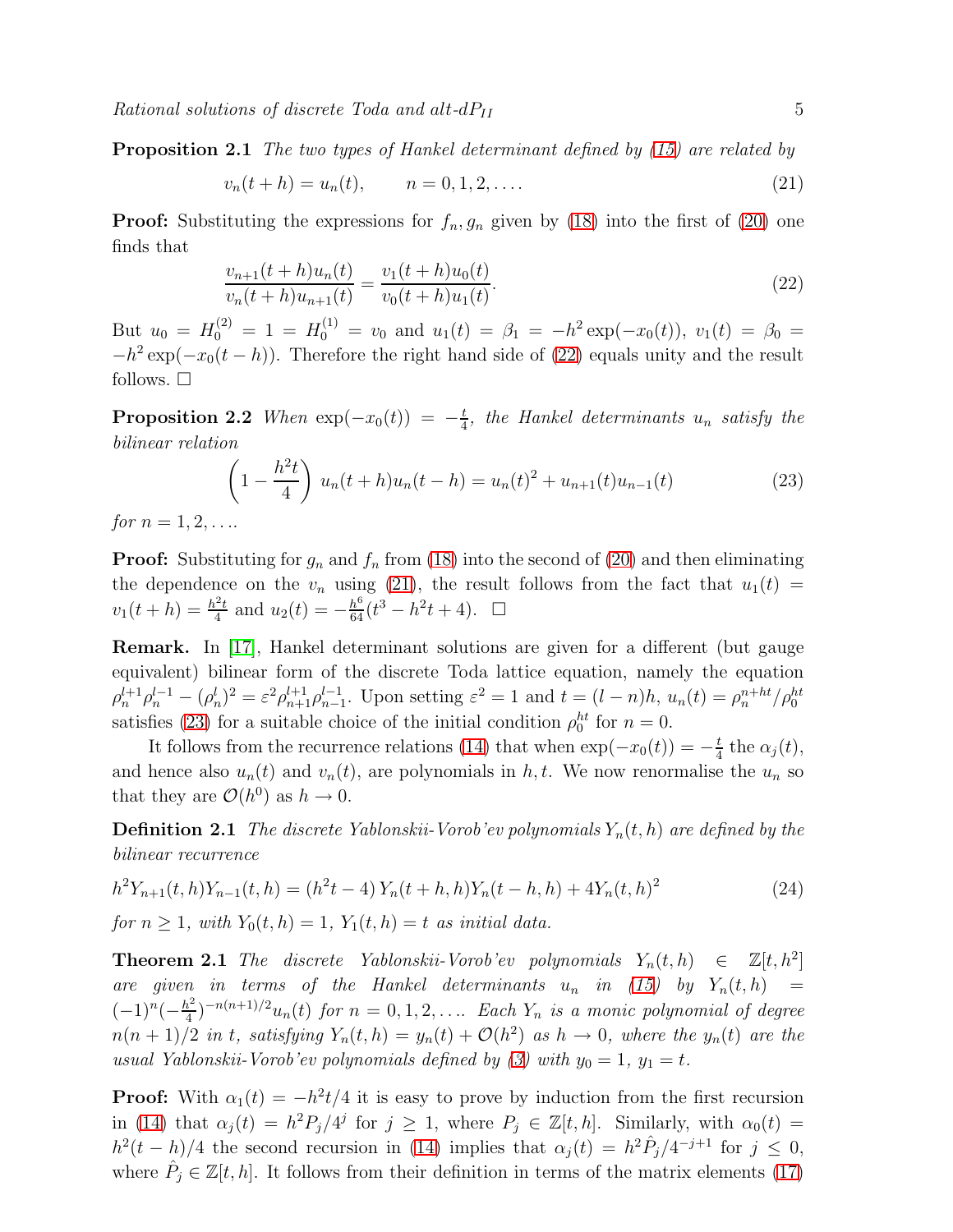that the Hankel determinants  $u_n$  are polynomials in  $\mathbb{Q}[t, h]$ , with powers of 4 as the only possible denominators of the coefficients. If we let  $Y_n(t, h) = (-1)^n(-\frac{h^2}{4})$  $\frac{u^2}{4}$ )<sup>-n(n+1)/2</sup> $u_n(t)$ for  $n \in \mathbb{N}$  then we find  $Y_0(t, h) = 1, Y_1(t, h) = t$ , and then the relation [\(24\)](#page-4-3) follows from Proposition [2.2,](#page-4-2) by substituting for  $u_n(t)$  in [\(23\)](#page-4-2) in terms of  $Y_n(t, h)$ . Since the  $Y_n$  are uniquely defined by the recurrence [\(24\)](#page-4-3) together with the given initial data, the formula in terms of renormalised Hankel determinants guarantees that they are polynomials in t, and the recurrence also implies that they are monic and of degree  $d_n := n(n+1)/2$ in t. However, further analysis is required to verify that there are no powers of  $h$  or powers of 4 in the denominator for this choice of normalisation.

By induction, suppose that  $Y_n(t, h) \in \mathbb{Z}[t, h]$ , and hence is regular as  $h \to 0$ , for  $n = 0, 1, \ldots, N$  (which clearly holds for  $N = 1$ ). Taking a Taylor expansion in t, with derivatives denoted by  $Y_{N,(j)t} = \frac{\partial^j Y_N}{\partial t^j}$  $\frac{\partial Y_N}{\partial t^j}$ , we see that

$$
Y_N(t+h,h)Y_N(t-h,h) = \left(\sum_{k=0}^{\lfloor d_N/2 \rfloor} \frac{h^{2k} Y_{N,(2k)t}(t,h)}{(2k)!}\right)^2 - h^2 \left(\sum_{k=0}^{\lfloor (d_N-1)/2 \rfloor} \frac{h^{2k} Y_{N,(2k+1)t}(t,h)}{(2k+1)!}\right)^2
$$
  
=  $Y_N(t,h)^2 + h^2 \tilde{P}(t,h),$ 

where  $\tilde{P}(t, h)$  is a polynomial in t and h by the inductive hypothesis. Moreover, at leading order we have

<span id="page-6-0"></span>
$$
\tilde{P}(t,h) = Y_N(t,0)Y_{N,tt}(t,0) - Y_{N,t}(t,0)^2 + \mathcal{O}(h).
$$

Substituting this into the right hand side of  $(24)$  and dividing by  $h^2$  we have

<span id="page-6-1"></span>
$$
Y_{N+1}(t,h)Y_{N-1}(t,h) = tY_N(t+h,h)Y_N(t-h,h) - 4\tilde{P}(t,h),
$$
\n(25)

from which it follows that  $Y_{N+1}(t, h)$  is regular as  $h \to 0$ , and hence lies in  $\mathbb{Q}[t, h]$  with at worst powers of 4 as denominators of its coefficients. Now for some  $K \geq 0$  we can write  $Y_{N+1}(t, h) = \hat{Y}_{N+1}(t, h)/4^K$  where  $\hat{Y}_{N+1} \in \mathbb{Z}[t, h]$  with  $4 \bigwedge \hat{Y}_{N+1}$ . If we multiply both sides of [\(24\)](#page-4-3) through by  $4^K$  we see that if  $K > 0$  then we have  $4|h^2\hat{Y}_{N+1}Y_{N-1}$ ; but then since  $Y_{N-1}$  is monic in t it is clear that 2  $/Y_{N-1}(t, h)$  we must have  $4|Y_{N+1}$ , which is a contradiction. Hence  $K = 0$  and  $Y_{N+1} \in \mathbb{Z}[t, h]$  as required.

Setting  $h \to -h$  in the recurrence [\(24\)](#page-4-3) it also follows immediately by induction that  $Y_n(t, h) = Y_n(t, -h)$  for all n, so in fact we have polynomials in  $\mathbb{Z}[t, h^2]$ . Thus we can write  $Y_n(t, h) = y_n(t) + \mathcal{O}(h^2)$  where  $y_0(t) = Y_0(t, h) = 1$  and  $y_1(t) = Y_1(t, h) = t$ , and using the leading order part of  $\tilde{P}(t, h)$  in [\(25\)](#page-5-0) we find that for  $n \geq 1$  the  $y_n$  satisfy

$$
y_{n+1}y_{n-1} = ty_n^2 - 4y_n\ddot{y}_n + 4\dot{y}_n^2,
$$

which is precisely the defining relation [\(3\)](#page-1-1) for the usual Yablonskii-Vorob'ev polynomials.  $\square$ 

The first few discrete Yablonskii-Vorob'ev polynomials are

$$
Y_0(t, h) = 1,
$$
  
\n
$$
Y_1(t, h) = t,
$$
  
\n
$$
Y_2(t, h) = t^3 + 4 - h^2t,
$$
  
\n
$$
Y_3(t, h) = t^6 + 20t^3 - 80 + h^2(4t - 5t^4) + 4t^2h^4,
$$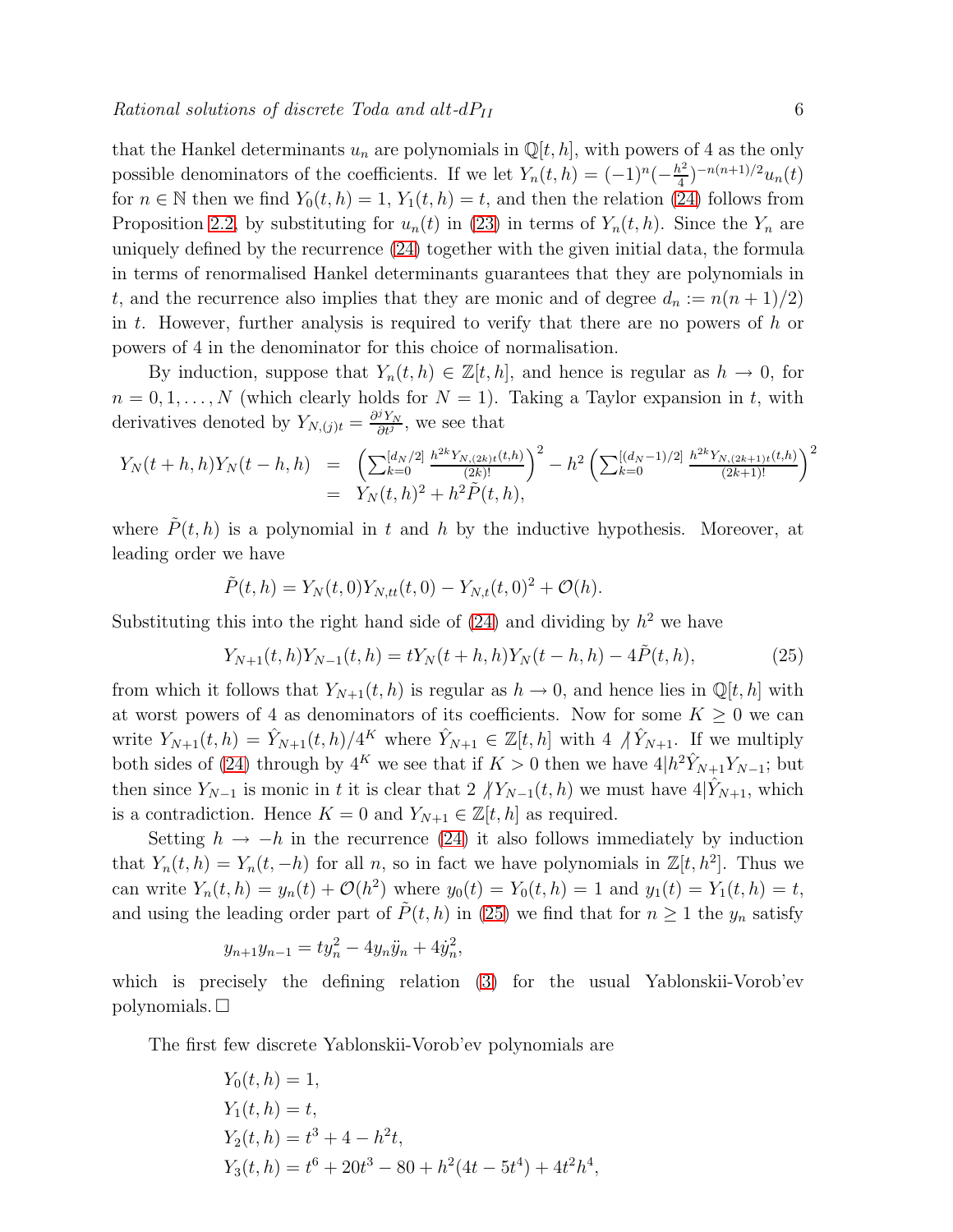$Rational solutions of discrete~Toda and alt-dP<sub>II</sub>$  7

$$
Y_4(t, h) = t^{10} + 60t^7 + 11200t - h^2(15t^8 + 252t^5 + 3360t^2) +
$$
  
+ 
$$
h^4(63t^6 + 480t^3 + 576) - h^6(85t^4 + 288t) + 36h^8t^2.
$$
 (26)

These examples clearly reduce to the usual Yablonskii-Vorob'ev polynomials [\(2\)](#page-1-2) when  $h=0.$ 

#### 3. Zeroes of discrete Yablonskii-Vorob'ev polynomials

In the continuum case it has been shown that the zeroes of  $y_n(t)$  are simple and are not zeroes of  $y_{n+1}(t)$  [\[10,](#page-21-9) [11\]](#page-21-10). Here we prove an analogous result in the discrete case, by considering the roots of  $Y_n(t, h)$  as a polynomial in t, that is  $t_0 = t_0(h)$  such that  $Y_n(t_0(h), h) = 0$ . To begin with we require a simple observation.

**Lemma 3.1** The discrete Yablonskii-Vorob'ev polynomials never vanish at  $t = 4/h^2$ . More precisely,

<span id="page-7-0"></span>
$$
Y_n\left(\frac{4}{h^2}, h\right) = \left(\frac{4}{h^2}\right)^{n(n+1)/2} \neq 0 \qquad \text{for all } n \in \mathbb{N}.
$$

**Proof:** The result is trivially true when  $n = 0, 1$ . Assume that it holds for  $n =$ 1, 2, ..., N. Then from [\(24\)](#page-4-3)  $h^2 Y_{N+1}(4/h^2, h) Y_{N-1}(4/h^2, h) = 4Y_N(4/h^2, h)^2 \neq 0$ , and the result follows by induction.  $\square$ 

<span id="page-7-3"></span>From Theorem [2.1](#page-4-4) we know that  $Y_n(t + h, h) - Y_n(t, h) = h\dot{y}_n(t) + \mathcal{O}(h^2)$ , and the zeroes of  $Y_n(t, h)$  in t differ from those of  $y_n(t)$  by  $\mathcal{O}(h^2)$ , so (because the zeroes of  $y_n$ are simple) we expect that  $Y_n(t+h,h)$  should not vanish where  $Y_n(t,h)$  does. Indeed this turns out to be the case. In the next section we shall see that the polynomials  $Y_N$  are tau-functions for a discrete PII equation, and hence satisfy many other bilinear identities in addition to [\(24\)](#page-4-3). To prove the following result we make use of one such identity, namely [\(50\)](#page-11-0) below.

**Theorem 3.1** For any  $n = 1, 2, \ldots$ , if  $t_0$  is a zero of  $Y_n$ , so that  $Y_n(t_0, h) = 0$ , then  $Y_n(t_0 \pm h, h) \neq 0$  and  $Y_{n+1}(t_0, h) \neq 0$ .

**Proof:** It is true for  $n = 1$  by inspection. Suppose the result is true for  $n =$  $1, 2, \ldots, N-1$ . Now assume that both  $Y_N(t_0, h) = 0$  and  $Y_N(t_0 + h, h) = 0$ . Using the identity [\(50\)](#page-11-0) with  $\tau_n = Y_n(t, h)$ , and setting  $n = N - 1$ ,  $t = t_0$ , we have

<span id="page-7-1"></span>
$$
Y_N(t_0+h,h)Y_{N-2}(t_0,h) - Y_N(t_0,h)Y_{N-2}(t_0+h,h)
$$
  
=  $(2N-1)hY_{N-1}(t_0+h,h)Y_{N-1}(t_0,h).$ 

By the assumption, the left hand side vanishes, and  $2N - 1 \neq 0$  for  $N \in \mathbb{Z}$  which means that  $Y_{N-1}(t_0, h)$  or  $Y_{N-1}(t_0 + h, h) = 0$ ; but this contradicts the inductive hypothesis, so  $Y_N(t_0 + h, h) \neq 0$  whenever  $Y_N(t_0, h) = 0$  (and similarly for  $Y_N(t_0 - h, h)$ ). Now if  $Y_N(t_0, h) = 0$ , then from [\(24\)](#page-4-3) we see that

<span id="page-7-2"></span>
$$
h^{2}Y_{N-1}(t_{0},h)Y_{N+1}(t_{0},h) = (h^{2}t_{0} - 4)Y_{N}(t_{0} + h,h)Y_{N}(t_{0} - h,h)
$$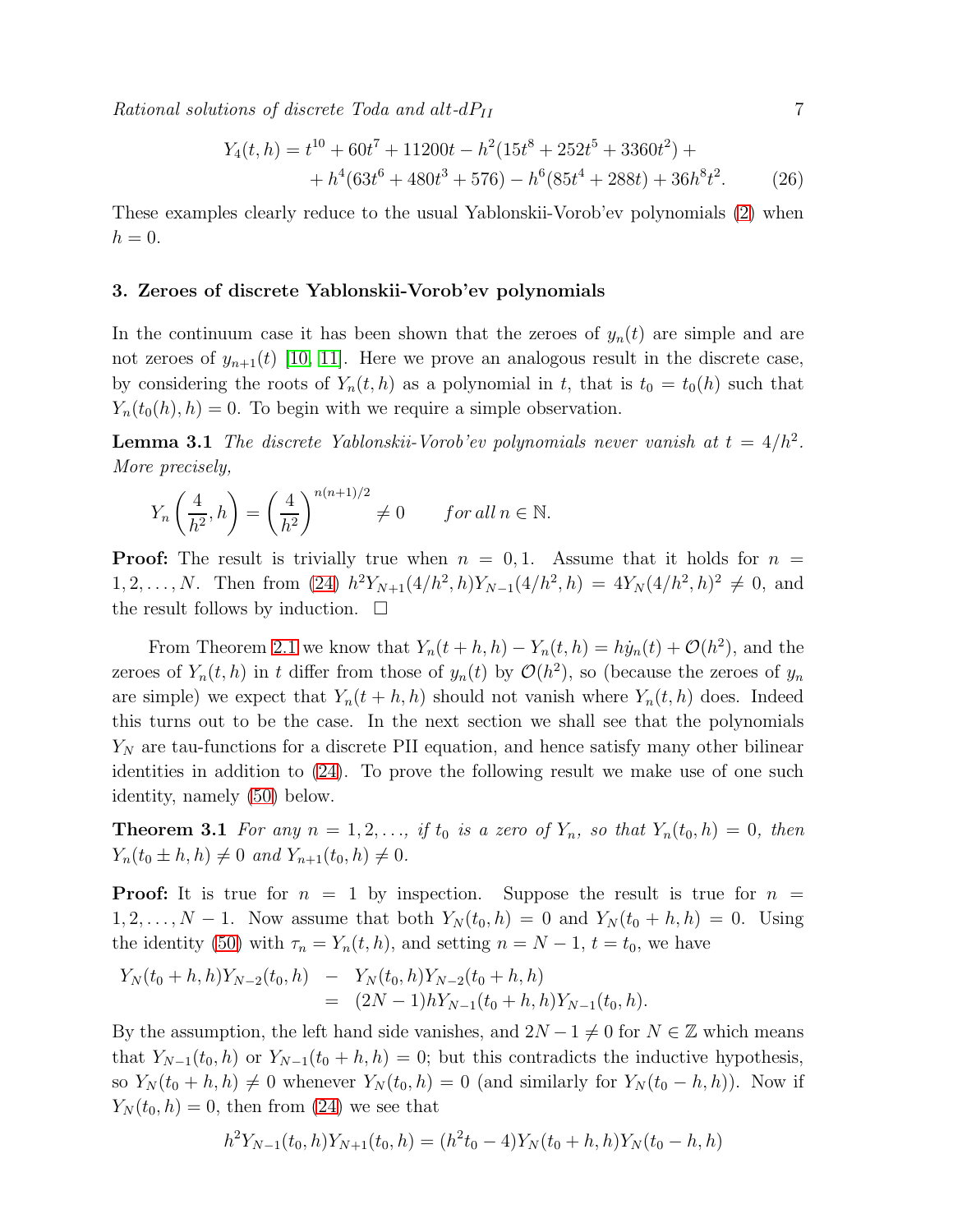<span id="page-8-4"></span>If we now assume that also  $Y_{N+1}(t_0, h) = 0$ , then the left hand side of the above vanishes, and since  $h^2 t_0 - 4 \neq 0$  by Lemma [3.1](#page-6-0) then  $Y_N(t_0 + h, h) = 0$  or  $Y_N(t_0 - h, h) = 0$ , which is a contradiction. Therefore the result holds for  $n = N$ , hence for all n by induction.  $\Box$ 

<span id="page-8-1"></span><span id="page-8-0"></span>Clarkson and Mansfield have numerically studied the location of zeroes of  $y_n(t)$  for low values of  $n$  [\[9\]](#page-21-8). They found that for a given  $n$  they occupy approximate triangular arrays in the complex plane and that the zeroes of  $y_n(t)$  interlace in a certain sense with those of  $y_{n+1}(t)$ . Since the zeroes of  $Y_n(t, h)$  are the same as those of  $y_n(t)$  up to  $\mathcal{O}(h^2)$ , the same picture holds for sufficiently small h, and our numerical observations show that the same qualitative behaviour persists for values of  $h$  up to at least order of unity.

#### 4. Alternate discrete Painlevé II

The second Painlevé equation  $(P_{II})$  is

$$
\ddot{q} = 2q^3 + tq + \alpha,\tag{27}
$$

where  $\alpha$  is a constant. This second order differential equation is equivalent to a first order system introduced by Okamoto [\[14\]](#page-21-13), namely

$$
\dot{q} = p - q^2 - \frac{t}{2} \n\dot{p} = 2qp + \ell, \qquad \ell = \alpha + \frac{1}{2}.
$$
\n(28)

Rational solutions of [\(27\)](#page-7-0) arise when  $\alpha = n \in \mathbb{Z}$ . However, in this and subsequent sections n need not be an integer unless stated explicitly otherwise, and we use the parameters n and  $\alpha$  interchangeably. We also find it convenient to use the shifted parameter  $\ell = n + 1/2$  as above, which fixes a point in the  $A_1$  root space. This is the parameter used by Okamoto to label solutions of  $P_{II}$  and the corresponding taufunctions, but we stick with the label  $n$  to maintain contact with the preceding results.  $P_{II}$  may be put into bilinear form by setting

$$
q_n = \frac{d}{dt} \log \left( \frac{\tau_{n-1}(t)}{\tau_n(t)} \right). \tag{29}
$$

Then[\(27\)](#page-7-0) with  $\alpha = n$  is equivalent to the bilinear equations

<span id="page-8-3"></span>
$$
D_t^2 \tau_n \cdot \tau_{n-1} = F(t) \tau_n \tau_{n-1},
$$
  
\n
$$
(D_t^3 - tD_t + n)\tau_n \cdot \tau_{n-1} = 3F(t) D_t \tau_n \cdot \tau_{n-1},
$$
\n(30)

where  $D_t$  is the usual Hirota operator, and the function  $F(t)$  is arbitrary. By a gauge transformation on the tau-functions, that is  $\tau_n \to G(t)\tau_n$  for all n, the function F can be set to zero in [\(30\)](#page-7-1) without loss of generality.

<span id="page-8-2"></span>The Bäcklund transformation linking a solution of [\(27\)](#page-7-0) for  $\alpha = n$  with that for  $\alpha = n + 1$  is

$$
q_{n+1} = -q_n - \frac{\ell}{p_n}, \qquad p_n = \dot{q}_n + q_n^2 + t/2,
$$
\n(31)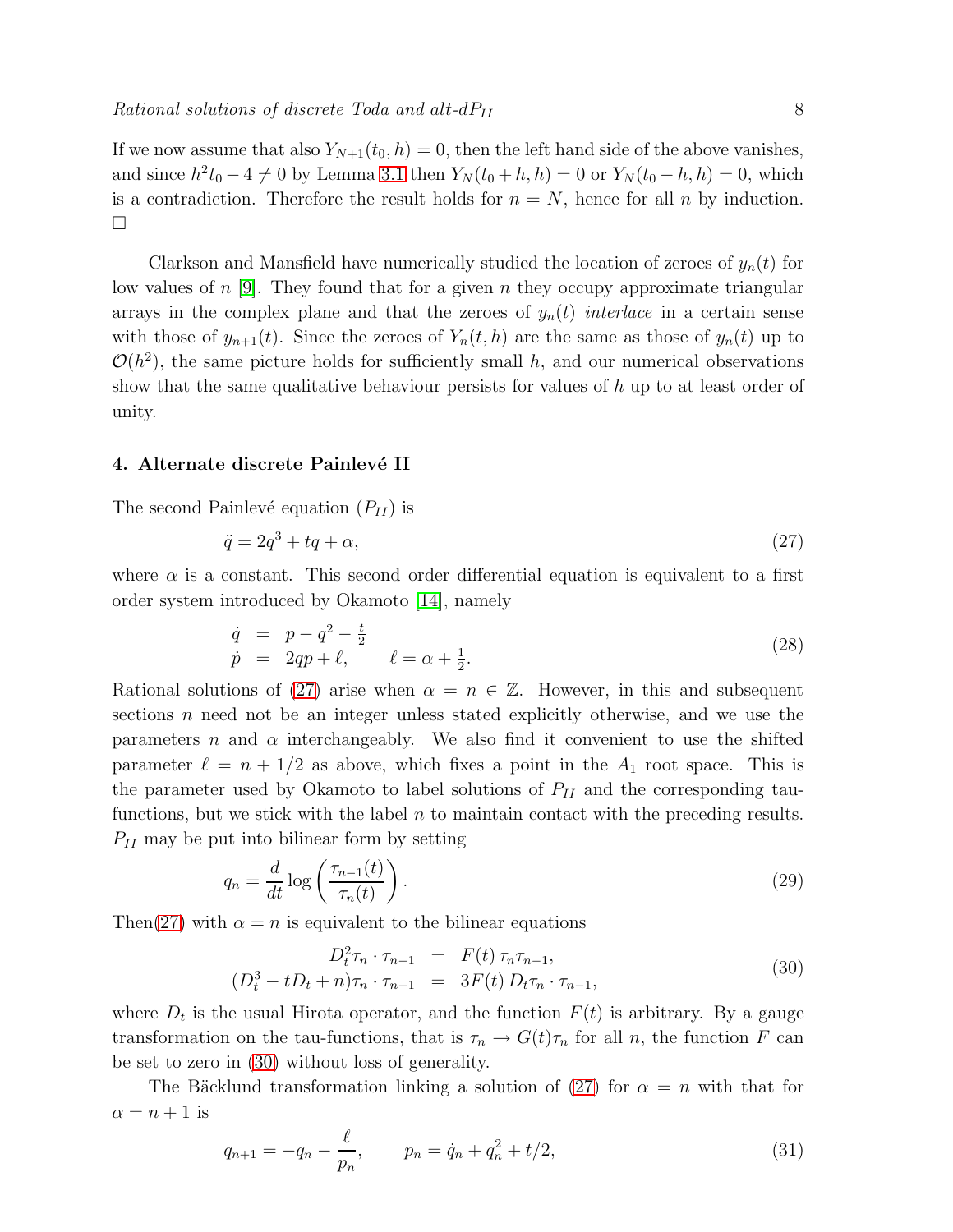and the two solutions are related by

$$
\dot{q}_n + q_n^2 = -\dot{q}_{n+1} + q_{n+1}^2 \tag{32}
$$

(which can be seen as being inherited from the Miura transformation for KdV). From [\(30\)](#page-7-1) and [\(31\)](#page-7-2) it may be proved that, with the same choice of gauge that fixes  $F \equiv 0$  in [\(30\)](#page-7-1), any three adjacent tau-functions  $\tau_n$ ,  $\tau_{n\pm 1}$  satisfy the bilinear relations

$$
D_t \tau_{n+1} \cdot \tau_{n-1} = 2\ell \tau_n^2 \tag{33}
$$

and

<span id="page-9-1"></span><span id="page-9-0"></span>
$$
\tau_{n+1}\tau_{n-1} = t\tau_n^2 - 2D_t^2\tau_n \cdot \tau_n.
$$
\n(34)

With this choice of gauge, the equation [\(34\)](#page-8-0) is the bilinear form of the Toda lattice. As we have already mentioned (cf. equation [\(3\)](#page-1-1) in the Introduction), the latter relation is the defining recurrence for the Yablonksii-Vorob'ev polynomials; with  $\tau_n = y_n$  they satisfy the other bilinear equations [\(33\)](#page-8-1) and [\(30\)](#page-7-1) for  $F = 0$ , and hence determine the rational solutions of  $P_{II}$ .

Several discretisations of  $P_{II}$  have been studied in recent years including a discrete bilinear form [\[18\]](#page-21-17) which tends to [\(30\)](#page-7-1) in the continuum limit. The discrete bilinear form allowed the construction of rational solutions to this discrete  $P_{II}$ , given in terms of ratios of determinants of Jacobi-Trudi type [\[19\]](#page-21-18), while solutions in terms of discrete Airy functions were found in [\[20,](#page-21-19) [21\]](#page-21-20). A hierarchy of higher order analogues of this discrete  $P_{II}$  ( $dP_{II}$ ) have been given by Cresswell and Joshi, based on a Lax pair. However, due to the non-uniqueness of the discretisation process, there are many other  $dPII$  equations with analogous properties. For example, four different  $dP_{II}$  equations are mentioned in [\[23\]](#page-22-0), three of which are q-type  $(q-P_{II})$ . Discrete Airy function solutions of one such  $q-P_{II}$ equation are found in [\[24\]](#page-22-1), while another one is considered with its ultra-discretisation in [\[25\]](#page-22-2), along with yet one more distinct  $q-P_{II}$ . In [\[26\]](#page-22-3) a detailed study of a  $q-P_{II}$  in Sakai's classification [\[27\]](#page-22-4) has been performed. Another alternative discretisation, which is relevant here, is the so called *alternate*  $dP_{II}$  ( $alt-dP_{II}$ ) which was studied in [\[12\]](#page-21-11), and appeared in connection with the original  $dP_{II}$  in [\[28\]](#page-22-5).

<span id="page-9-5"></span>Here we consider the  $alt-dP_{II}$  equation in the form of the second order difference equation

<span id="page-9-4"></span><span id="page-9-3"></span><span id="page-9-2"></span>
$$
\frac{\frac{h^3}{2}m - 2}{\overline{g}g + 1} + \frac{\frac{h^3}{2}(m - 1) - 2}{gg + 1} = -g + \frac{1}{g} + \frac{h^3}{2}(m - \ell) - 2\tag{35}
$$

<span id="page-9-7"></span>with the notation  $g = g_n(t)$ ,  $\overline{g}_n = g_n(t+h,h)$ ,  $\underline{g}_n = g_n(t-h,h)$  [‡](#page-8-2). This is referred to as a discrete  $P_{II}$  equation due to the fact that  $(27)$  arises from it by setting  $g(t, h) = -1 + hq(t, h)$  and taking the continuum limit  $h \to 0$  (with parameter  $\alpha = \ell - 1/2$ as usual). If we set  $g_n(t, h) = x_m$  with  $z_m = h^3 m/2 - 2$  and  $\mu = -h^3 \ell/2$  then this is equation (1.3) in [\[12\]](#page-21-11) (except that we have m in place of n).

<span id="page-9-6"></span> $\ddagger$  The introduction of m in place of t is not essential, but it suggests that m and  $\ell$  might be considered on the same footing, so that  $w_{\ell,m} \equiv g_n(t)$  should provide particular solutions of a suitable partial difference equation. See [\[12\]](#page-21-11) for a connection with the lattice modified BSQ equation.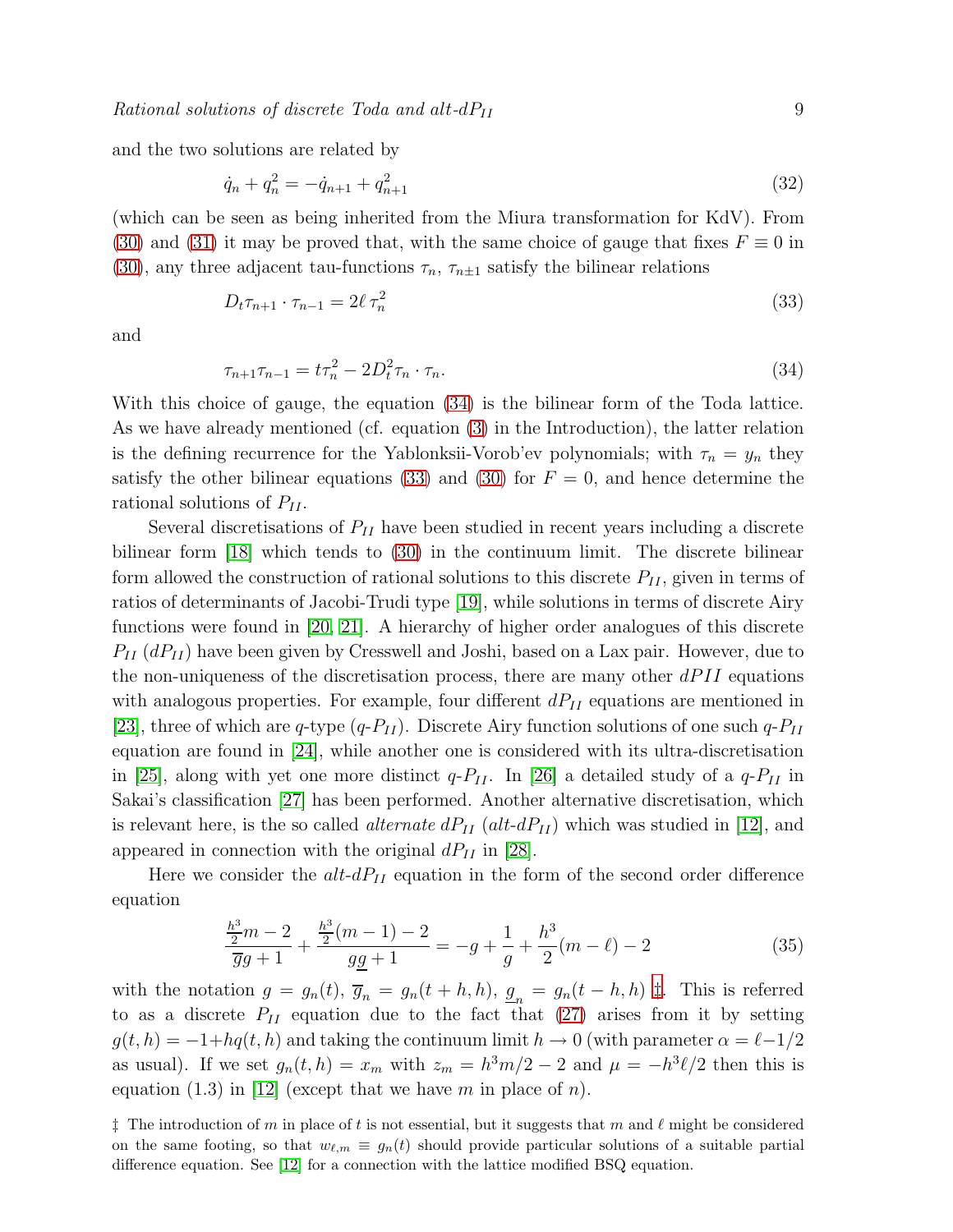<span id="page-10-4"></span><span id="page-10-3"></span>The  $alt\text{-}dP_{II}$  equation [\(35\)](#page-8-3) has rational solutions for integer values of the parameter  $n = \ell - 1/2$ , provided by suitable ratios of the discrete Yablonskii-Vorob'ev polynomials  $Y_n(t, h)$ . In order to prove this, we must derive appropriate discrete analogues of the bilinear identities  $(30)$ ,  $(33)$  and  $(34)$ . We start by presenting  $(35)$  in the form of a system, which makes it more manageable.

**Lemma 4.1** The alt-dP<sub>II</sub> equation [\(35\)](#page-8-3) for  $\ell = n + \frac{1}{2}$  $\frac{1}{2}$ ,  $m = t/h$  is equivalent to the first order system

$$
\overline{g}_n = (-2 + h^2 p_n) / (4 + 2g_n - h^2 (g_n p_n + t)), \n\overline{p}_n = (p_n - \ell h \overline{g}_n) / \overline{g}_n^2.
$$
\n(36)

<span id="page-10-5"></span>**Proof:** By rearranging the first equation in [\(36\)](#page-9-0) we have

<span id="page-10-0"></span>
$$
p_n = \frac{1}{h^2} \left( \frac{(4 - h^2 t)\overline{g}_n}{1 + g_n \overline{g}_n} + 2 \right),\tag{37}
$$

and by shifting  $t \to t+h$  the latter provides a formula for  $\overline{p}_n$  in terms of  $\overline{g}_n$  and  $\overline{g}_n$ , and then substituting this into the left hand side of the second equation [\(36\)](#page-9-0), with  $p_n$  given by [\(37\)](#page-9-1) on the right hand side, gives a relation between  $g_n$ ,  $\overline{g}_n$  and  $\overline{g}_n$ . After rearranging, shifting  $t \to t - h$ , and setting  $t = mh$ , this relation is precisely [\(35\)](#page-8-3). Conversely, given the alt-dPII equation [\(35\)](#page-8-3), we can define  $p_n$  by the formula [\(37\)](#page-9-1), which is equivalent to the first equation in [\(36\)](#page-9-0); the second equation for  $\overline{p}_n$  then follows immediately from alt-dPII.  $\Box$ 

<span id="page-10-1"></span>The Bäcklund transformation for the  $alt-dP_{II}$  equation [\(35\)](#page-8-3) is most easily derived starting from the analogue of [\(32\)](#page-8-4), and the following results are easily verified by direct calculation.

**Lemma 4.2** If  $g_{n+1}$  is given by

<span id="page-10-2"></span>
$$
g_{n+1} = \frac{p_n}{\ell h + g_n p_n},\tag{38}
$$

in terms of  $g_n$  and  $p_n$  satisfying [\(36\)](#page-9-0), then the identity

$$
\frac{1}{\overline{g}_n} + g_n = \frac{1}{g_{n+1}} + \overline{g}_{n+1}
$$
\n(39)

holds.

**Corollary 4.1** The quantity  $g_{n+1}$ , defined by [\(38\)](#page-9-2) with  $p_n$  given by [\(37\)](#page-9-1), satisfies [\(35\)](#page-8-3) with  $\ell \to \ell + 1$ . Equivalently, the equation [\(38\)](#page-9-2) and the relation

$$
p_{n+1} = \frac{1}{h^2} \left( \frac{(4 - h^2 t)\overline{g}_{n+1}}{1 + g_{n+1} \overline{g}_{n+1}} + 2 \right)
$$
(40)

together constitute a Bäcklund transformation for the alt- $dP_{II}$  system [\(36\)](#page-9-0).

**Corollary 4.2** The Bäcklund transformation for the alt- $dP_{II}$  system, given by the formulae  $(38)$  and  $(40)$ , has the following consequences:

$$
g_{n+1}\underline{p}_n = g_n p_n; \tag{41}
$$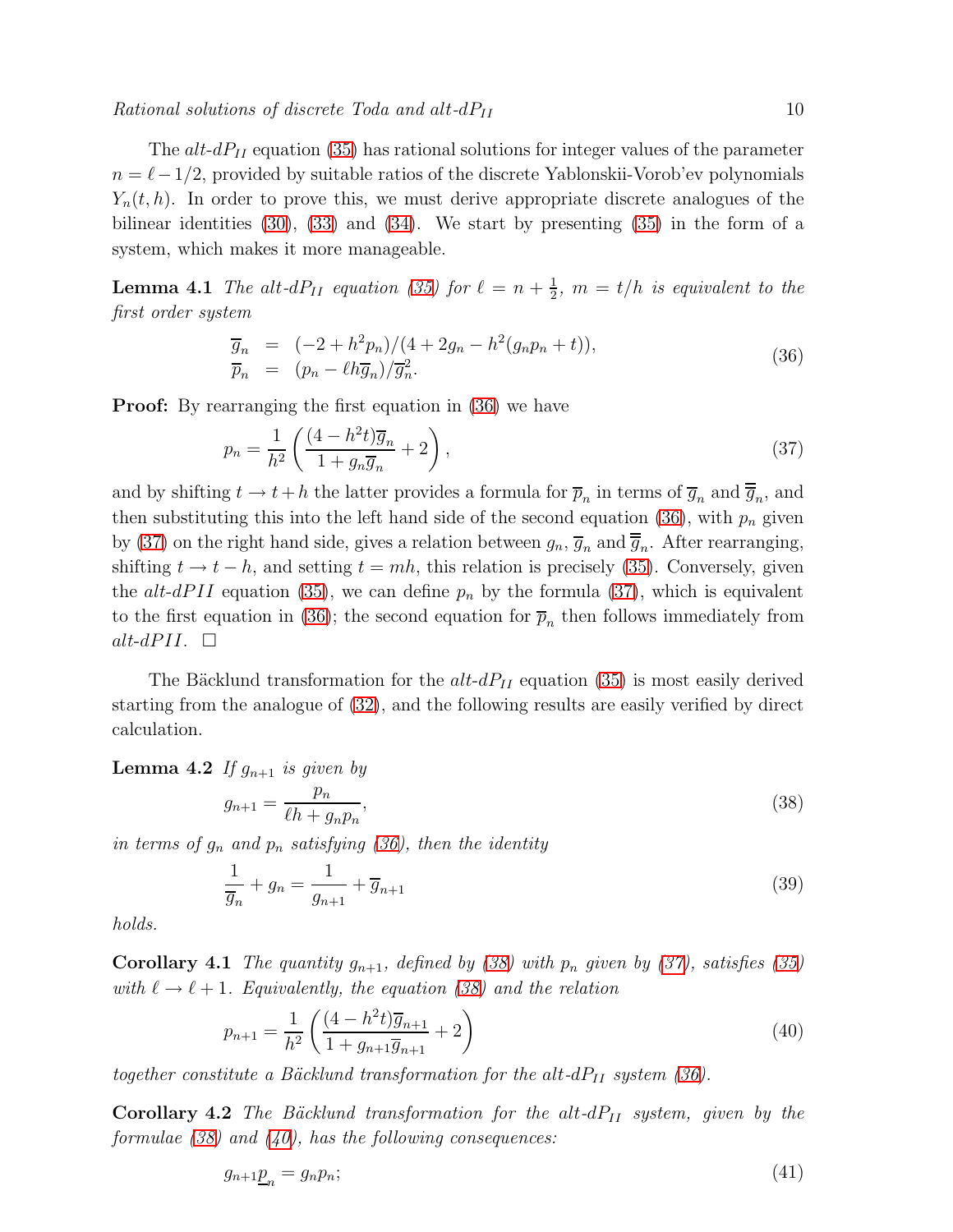$Rational solutions of discrete~Toda and alt-dP<sub>II</sub>$  11

$$
\frac{1}{\overline{g}_n} - \overline{g}_{n+1} = \frac{\ell h}{p_n};\tag{42}
$$

$$
\overline{g}_{n+1}g_n - \frac{1}{g_{n+1}\overline{g}_n} = -\frac{\ell h}{p_n} \left( g_n + \frac{1}{\overline{g}_n} \right).
$$
\n(43)

<span id="page-11-1"></span>**Remark.** With  $g_n = -1 + h q_n$ , the identity [\(32\)](#page-8-4) arises as the continuum limit of [\(39\)](#page-9-4), and the formula [\(31\)](#page-7-2) arises from [\(38\)](#page-9-2), as  $h \to 0$ . Similarly, the system [\(28\)](#page-7-3) is the continuum limit of [\(36\)](#page-9-0). Nijhoff et al. derived equivalent formulae of Miura/Schlesinger type for the Bäcklund transformation of  $alt-dP_{II}$  by making use of a variable  $y_n$  (see equation (5.1) in [\[12\]](#page-21-11)), which (modulo rescaling and replacing n by m) is analogous to  $p_n$  defined by [\(37\)](#page-9-1).

<span id="page-11-2"></span>We now describe the tau-functions for the  $alt-dP_{II}$  equation, which satisfy analogues of [\(30\)](#page-7-1).

**Proposition 4.1** Up to a choice of gauge, every solution of  $(35)$  is specified by a pair of tau-functions  $\tau_n(t, h)$ ,  $\tau_{n-1}(t, h)$  via the formula

<span id="page-11-4"></span><span id="page-11-3"></span>
$$
g_n(t,h) = -\frac{\tau_{n-1}(t-h,h)\tau_n(t,h)}{\tau_{n-1}(t,h)\tau_n(t-h,h)},
$$
\n(44)

where the tau-functions satisfy the bilinear equation

<span id="page-11-5"></span><span id="page-11-0"></span>
$$
\overline{\tau}_n \underline{\tau}_{n-1} + \underline{\tau}_n \overline{\tau}_{n-1} = 2\tau_n \tau_{n-1} \tag{45}
$$

and the quadrilinear (degree four) equation

$$
(4 - mh3)\underline{\tau}_{n-1}\underline{\tau}_n(\overline{\tau}_{n-1}\underline{\tau}_n - \underline{\tau}_{n-1}\overline{\tau}_n) + (4 - (m - 1)h3)\tau_{n-1}\tau_n(\tau_{n-1}\underline{\tau}_n - \underline{\tau}_{n-1}\tau_n) + 8(\underline{\tau}_{n-1}^2\tau_n^2 - \tau_{n-1}^2\underline{\tau}_n^2) - 4nh3\underline{\tau}_{n-1}\underline{\tau}_n\tau_{n-1}\tau_n = 0,
$$
\n(46)

with  $m = t/h$ ,  $n = \alpha = \ell - 1/2$  and  $\tau_n = \tau_n(t, h), \overline{\tau}_n = \tau_n(t + h, h), \underline{\tau}_n = \tau_n(t - h, h)$ , etc.

Proof: Upon substituting the tau-function expression [\(44\)](#page-10-0) into [\(35\)](#page-8-3) and clearing denominators, a relation of degree eight results, which can be simplified somewhat by rewriting it in terms of the symmetric/antisymmetric quadratic quantities  $A_{\pm}$  =  $\overline{\tau}_{n-1}\underline{\tau}_n \pm \underline{\tau}_{n-1}\overline{\tau}_n$  and  $\underline{A}_{\pm} = \tau_{n-1}\underline{\tau}_n \pm \underline{\tau}_{n-1}\tau_n$ . In general, for any choice of tau-functions the bilinear equation

$$
\overline{\tau}_n \underline{\tau}_{n-1} + \underline{\tau}_n \overline{\tau}_{n-1} = 2\hat{F} \tau_n \tau_{n-1}
$$

holds, for some function  $\hat{F} = \hat{F}(t, h)$ , but by applying a gauge transformation  $\tau_n \to \hat{G} \tau_n$ ,  $\tau_{n-1} \to \hat{G} \tau_{n-1}$  with  $\hat{G}\hat{G}/\hat{G}^2 = \hat{F}$  the function  $\hat{F}$  can be removed to yield the bilinear equation [\(45\)](#page-10-1). With this choice of gauge, the remaining terms in the degree eight relation factorise to yield the quadrilinear equation [\(46\)](#page-10-2), and conversely if these two tau-function equations hold then  $g_n$  given by [\(44\)](#page-10-0) is a solution of [\(35\)](#page-8-3) for  $\ell = n + 1/2 = \alpha + 1/2$ .  $\Box$ 

Remark. The existence of a quadrilinear relation between a pair of tau-functions is mentioned in section 4 of [\[12\]](#page-21-11), where a third tau-function is introduced to obtain purely bilinear relations (cf. Theorem [4.1](#page-11-1) below).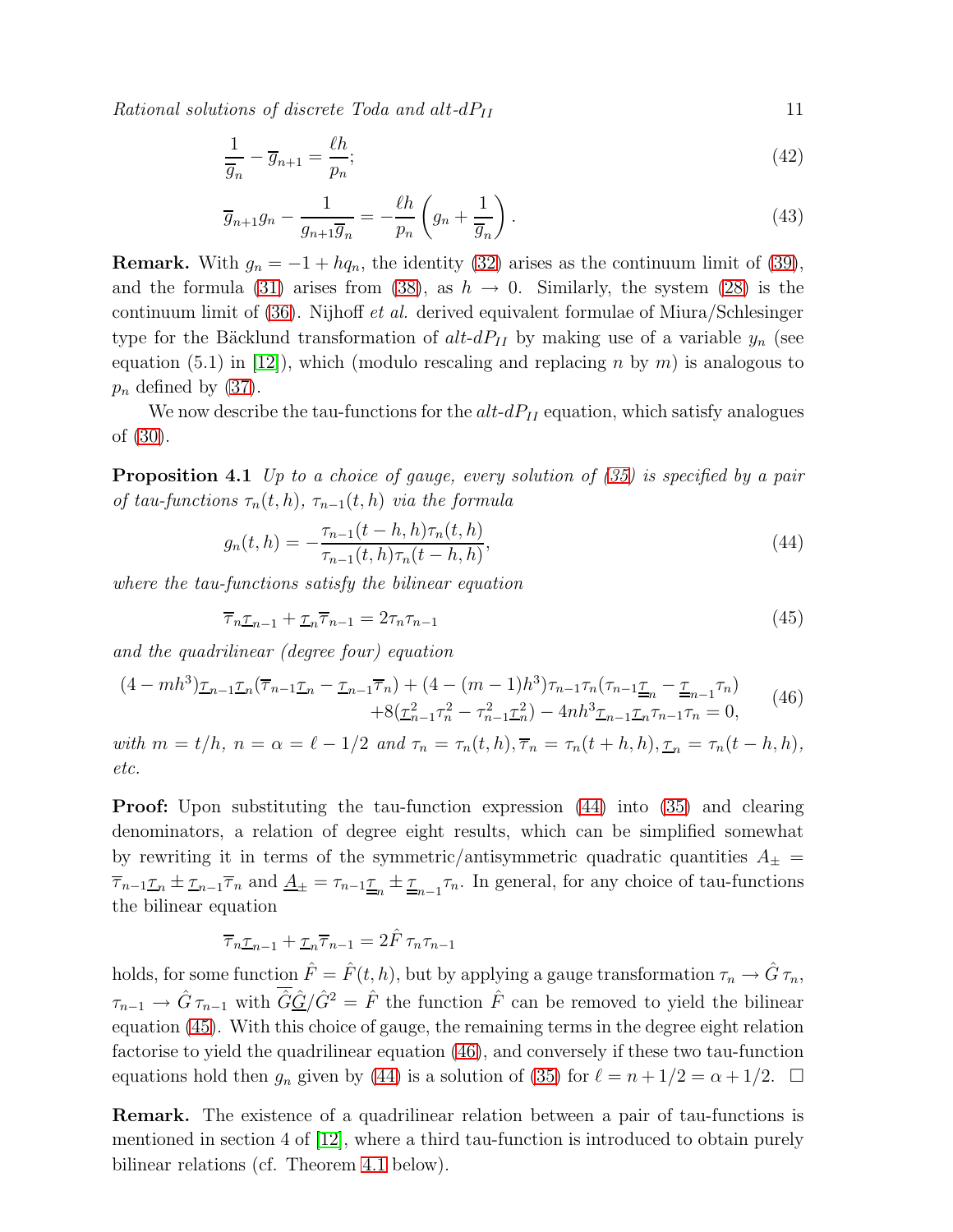It is easy to see that [\(45\)](#page-10-1) tends to the first of [\(30\)](#page-7-1) in the continuum limit (with the gauge chosen so that  $F = 0$ . Although the second relation [\(46\)](#page-10-2) between the two tau-functions is of overall degree four, it still produces the second bilinear differential equation [\(30\)](#page-7-1) in the continuum limit (provided that the first one also holds). In order to work with purely bilinear equations in the discrete case, we must consider three adjacent tau-functions  $\tau_n$ ,  $\tau_{n\pm 1}$ .

**Theorem 4.1** Up to a choice of gauge, every solution of the alt- $dP_{II}$  system [\(36\)](#page-9-0) is specified by three tau-functions  $\tau_{n-1}(t)$ ,  $\tau_n(t)$ ,  $\tau_{n+1}(t)$ , with  $g_n$  given by [\(44\)](#page-10-0) and

$$
p_n = \frac{\tau_{n-1}\tau_{n+1}}{2\tau_n^2},\tag{47}
$$

where the tau-functions satisfy  $(45)$  as well as

$$
\overline{\tau}_{n+1}\underline{\tau}_n + \underline{\tau}_{n+1}\overline{\tau}_n = 2\tau_{n+1}\tau_n \tag{48}
$$

and

$$
h^2 \tau_{n+1} \tau_{n-1} = (h^2 t - 4) \overline{\tau}_n \underline{\tau}_n + 4 \tau_n^2.
$$
 (49)

<span id="page-12-0"></span>With this choice of normalisation the identities

$$
\overline{\tau}_{n+1}\tau_{n-1} - \tau_{n+1}\overline{\tau}_{n-1} = 2\ell h \overline{\tau}_n \tau_n \tag{50}
$$

and

$$
\overline{\tau}_{n+1} \underline{\tau}_{n-1} - \underline{\tau}_{n+1} \overline{\tau}_{n-1} = 4\ell h \tau_n^2 \tag{51}
$$

also hold. For this choice of gauge, these purely bilinear relations are compatible with the Bäcklund transformation [\(38\)](#page-9-2) for alt-dP<sub>II</sub>, in the sense that  $\tau_n$  and  $\tau_{n+1}$  satisfy [\(46\)](#page-10-2) for  $n \rightarrow n+1$ , and

$$
g_{n+1}(t,h) = -\frac{\tau_n(t-h,h)\tau_{n+1}(t,h)}{\tau_n(t,h)\tau_{n+1}(t-h,h)}
$$

satisfies [\(35\)](#page-8-3) with  $\ell \to \ell + 1$ .

**Proof:** If a solution  $g_n, p_n$  of [\(36\)](#page-9-0) is given by the expressions [\(44\)](#page-10-0) and [\(47\)](#page-11-2) respectively, and the gauge is fixed by [\(45\)](#page-10-1), then the latter implies that

$$
g_n + \frac{1}{\overline{g}_n} = -2\frac{\tau_n^2}{\overline{\tau}_n \underline{\tau}_n} = \frac{1}{g_{n+1}} + \overline{g}_{n+1}
$$

by Lemma [4.2,](#page-9-5) where  $g_{n+1}$  given by [\(38\)](#page-9-2) is a solution of [\(35\)](#page-8-3) with  $\ell \to \ell + 1$ . The first equality above implies [\(49\)](#page-11-3), while the relation [\(41\)](#page-9-6) implies that  $g_{n+1}$  is given in terms of tau-functions by the formula [\(44\)](#page-10-0) with  $n \to n+1$ , and hence [\(48\)](#page-11-4) follows from the second equality above. The bilinear identities [\(50\)](#page-11-0) and [\(51\)](#page-11-5) then hold as a consequence of the relations [\(42\)](#page-10-3) and [\(43\)](#page-10-4) respectively. By Proposition [4.1,](#page-10-5) the given choice of gauge implies that the pair  $\tau_{n-1}$ ,  $\tau_n$  satisfy [\(46\)](#page-10-2), and the fact that  $g_{n+1}$  is a solution of alt-dPII with the parameter shifted implies that the pair  $\tau_n$ ,  $\tau_{n+1}$  also satisfy this quadrilinear equation with  $n \to n+1$ .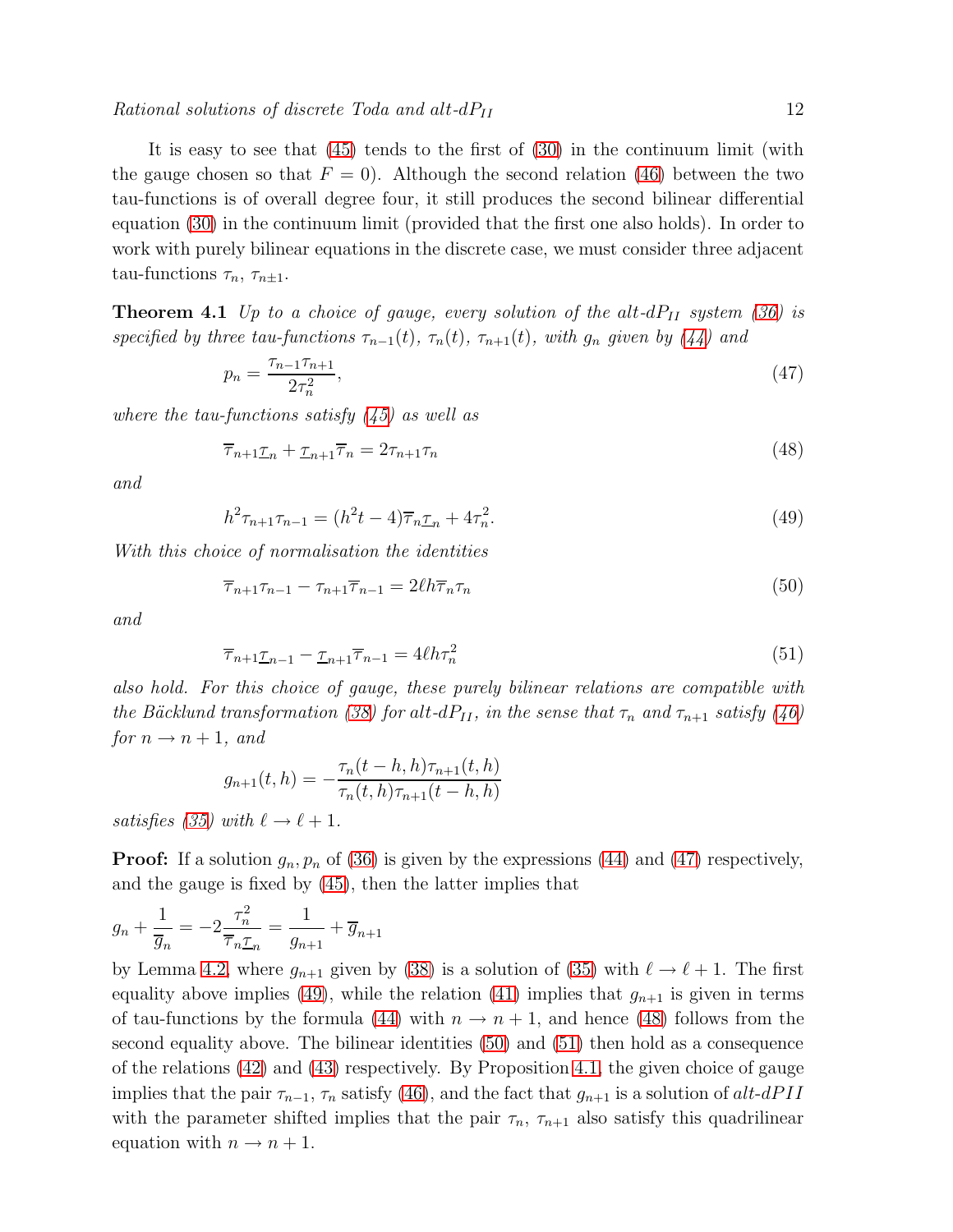#### Rational solutions of discrete Toda and alt- $dP_{II}$  13

Conversely, suppose that  $g_n$  is defined in terms of tau-functions by [\(44\)](#page-10-0),  $g_{n+1}$  is defined by the same relation for  $n \to n+1$ , and  $p_n$  is defined by [\(47\)](#page-11-2), where the taufunctions satisfy the three relations  $(45)$ ,  $(48)$  and  $(49)$ . The identities  $(37)$  and  $(39)$ follow immediately. Furthermore, from [\(45\)](#page-10-1) and [\(48\)](#page-11-4) it is clear that

<span id="page-13-0"></span>
$$
\frac{\tau_{n-1}}{\tau_n} \left( \frac{\overline{\tau}_{n+1}}{\overline{\tau}_n} + \frac{\underline{\tau}_{n+1}}{\underline{\tau}_n} \right) = \frac{\tau_{n+1}}{\tau_n} \left( \frac{\overline{\tau}_{n-1}}{\overline{\tau}_n} + \frac{\underline{\tau}_{n-1}}{\underline{\tau}_n} \right),
$$

which implies that

$$
\frac{\overline{\tau}_{n+1}\tau_{n-1}-\tau_{n+1}\overline{\tau}_{n-1}}{\overline{\tau}_n\tau_n}=\frac{\tau_{n+1}\underline{\tau}_{n-1}-\underline{\tau}_{n+1}\tau_{n-1}}{\tau_n\underline{\tau}_n}.
$$

Therefore  $(\overline{\tau}_{n+1}\tau_{n-1} - \tau_{n+1}\overline{\tau}_{n-1})/(2h\overline{\tau}_n\tau_n)$  is independent of t, and if we denote this by  $\ell$ , then we have the bilinear equation [\(50\)](#page-11-0), which implies that [\(42\)](#page-10-3) also holds. Solving [\(42\)](#page-10-3) for  $\overline{g}_{n+1}$  gives an expression in terms of  $p_n$  and  $\overline{g}_n$ , which in turn means that  $\overline{g}_{n+1}$ can be written in terms of  $g_n$  and  $\overline{g}_n$  using [\(37\)](#page-9-1). By shifting  $t \to t - h$ , this gives a formula for  $g_{n+1}$  in terms of  $g_n$  and  $g_n$ , and then substituting for  $\overline{g}_{n+1}$  and  $g_{n+1}$  in [\(39\)](#page-9-4) yields the alt-dP<sub>II</sub> equation [\(35\)](#page-8-3). It then follows that  $g_n, p_n$  satisfy the system [\(36\)](#page-9-0).  $\Box$ 

**Theorem 4.2** For parameter  $\ell = n + \frac{1}{2}$  $\frac{1}{2}$  with  $n \in \mathbb{Z}$  the alt-dP<sub>II</sub> equation [\(35\)](#page-8-3) has rational solutions given in terms of the discrete Yablonskii-Vorob'ev polynomials by

<span id="page-13-2"></span>
$$
g_n = -\frac{Y_{n-1}(t-h,h)Y_n(t,h)}{Y_{n-1}(t,h)Y_n(t-h,h)},
$$

<span id="page-13-3"></span>where the polynomials are extended to negative indices n by setting  $Y_{-n} = Y_{n-1}$  for  $n \in \mathbb{N}$ . As well as the defining recurrence [\(24\)](#page-4-3), the relations [\(45\)](#page-10-1), [\(46\)](#page-10-2), [\(50\)](#page-11-0) and [\(51\)](#page-11-5) are satisfied by  $\tau_n(t, h) = Y_n(t, h)$  for all  $n \in \mathbb{Z}$ .

<span id="page-13-1"></span>**Proof:** When  $\ell = 1/2$ , the equation [\(35\)](#page-8-3) has the trivial constant solution  $g_0(t, h) = -1$ , which can be obtained by setting  $\tau_0 = Y_0 = 1 = Y_{-1} = \tau_{-1}$  in [\(44\)](#page-10-0), and from [\(37\)](#page-9-1) we have  $p_0 = t/2$  which gives  $\tau_1 = Y_1 = t$  by [\(47\)](#page-11-2). It is easy to verify that each of the bilinear equations [\(45\)](#page-10-1), [\(48\)](#page-11-4) and [\(49\)](#page-11-3) is satisfied by these tau-functions. By applying the Bäcklund transformation [\(38\)](#page-9-2) repeatedly (both forwards and backwards) a doubly infinite sequence of rational solutions  $\{g_n\}_{n\in\mathbb{Z}}$  is obtained. Then by Theorem [4.1,](#page-11-1) since the Bäcklund transformation is compatible with the choice of gauge, it follows by induction that the corresponding tau-functions satisfy the identities [\(24\)](#page-4-3), [\(45\)](#page-10-1), [\(46\)](#page-10-2), [\(50\)](#page-11-0) and [\(51\)](#page-11-5) for all  $n \in \mathbb{Z}$ . Since the Yablonskii-Vorob'ev polynomials are defined by [\(49\)](#page-11-3) with  $\tau_0 = 1, \tau_1 = t$ , it follows that this particular sequence of tau-functions is given by  $\tau_n(t, h) = Y_n(t, h)$  for all  $n \in \mathbb{N}$ . The fact that this relation can be consistently extended to negative  $n$  follows from the observation that all of the tau-function identities in Proposition [4.1](#page-11-1) and Theorem 4.1 are invariant under  $n \to -n-1$ ,  $\ell \to -\ell$ .  $\Box$ 

**Remark.** The simplest rational solutions of  $alt-dP<sub>II</sub>$  (corresponding to  $n = 0, \pm 1$ ) are described in section 6 of the paper  $[12]$  by Nijhoff *et al.*, where it is indicated how the above sequence of rational solutions can be generated recursively via the Bäcklund transformation, but no closed form for these rational solutions is given in that work.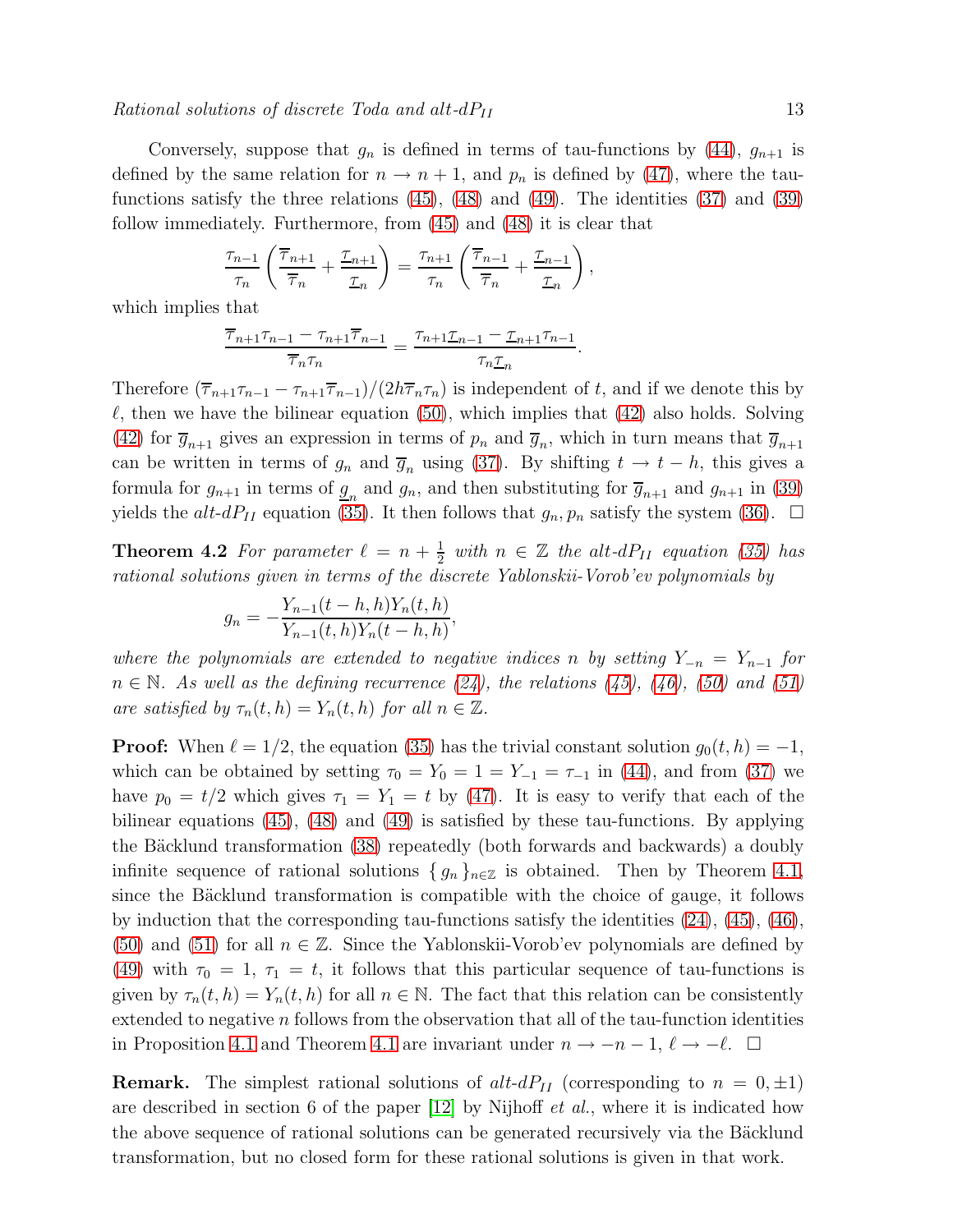Rational solutions of discrete Toda and alt- $dP_{II}$  14

The fact that the  $alt-dP_{II}$  equation can be derived from a sequence of Bäcklund transformations applied to solutions of  $P_{III}$  provides a relation between the discrete Yablonskii-Vorob'ev polynomials and the Umemura polynomials for  $P_{III}$ . The third Painlevé equation,  $P_{III}$ , is given by

$$
w'' = \frac{(w')^2}{w} - \frac{w'}{x} + \frac{1}{x}(\alpha w^2 + \beta) + \gamma w^3 + \frac{\delta}{w},\tag{52}
$$

<span id="page-14-1"></span>with the prime  $\prime$  denoting  $d/dx$ , and without loss of generality (by rescaling the independent variable x) if  $\gamma \delta \neq 0$  the latter two parameters can be fixed as  $\gamma = -\delta = 1$ . (Note that the parameter  $\alpha$  in [\(52\)](#page-13-0) should not be confused with the parameter  $\alpha$  in  $P_{II}$ .) Bäcklund transformations for  $P_{III}$  (cf. section 2 in [\[12\]](#page-21-11)) can be used to relate three adjacent solutions  $w_n = w(x; \alpha, \beta)$  and  $w_{n\pm 1} = w(x; \alpha \pm 2, \beta \pm 2)$  and if we set  $g_n = -1/w_n$  then this contiguity relation can be written in the form of the alt-dP<sub>II</sub> equation

<span id="page-14-0"></span>
$$
\frac{z_n}{g_{n+1}g_n - 1} + \frac{z_{n-1}}{g_n g_{n-1} - 1} + \frac{x}{2} \left( g_n + \frac{1}{g_n} \right) + z_n + \mu = 0,
$$
\n(53)

where

<span id="page-14-2"></span>
$$
z_n = (\alpha + \beta + 2)/4,
$$
  $\Delta z_n := z_{n+1} - z_n = 1,$   $\mu = (\beta - \alpha - 2)/4.(54)$ 

(To compare with equation (2.5) in [\[12\]](#page-21-11), set  $g_n = ix_n$ ,  $x = t$  in the above.) For a certain set of parameter values,  $P_{III}$  has rational solutions which are described by the following result.

**Theorem 4.3** (Kajiwara & Masuda [\[13\]](#page-21-12)) For parameters

$$
\alpha = 2n + 2\nu - 1,
$$
\n $\beta = 2n - 2\nu + 1,$ \n $n \in \mathbb{Z}$ \n(55)

and  $\gamma = -\delta = 1$ , the third Painlevé equation [\(52\)](#page-13-0) has rational solutions  $w(x; \alpha, \beta) = w_n$ given by

$$
w_n = \frac{\mathcal{D}_n(x, \nu - 1)\mathcal{D}_{n-1}(x, \nu)}{\mathcal{D}_n(x, \nu)\mathcal{D}_{n-1}(x, \nu - 1)}
$$
(56)

 $\overline{\phantom{a}}$  $\overline{\phantom{a}}$  $\overline{\phantom{a}}$  $\overline{\phantom{a}}$  $\overline{\phantom{a}}$  $\overline{\phantom{a}}$  $\overline{\phantom{a}}$  $\overline{\phantom{a}}$  $\vert$ 

where the polynomial  $\mathcal{D}_n$  is given by a determinant of Jacobi-Trudi type,

$$
\mathcal{D}_n(x,\nu) = \begin{vmatrix} p_n & p_{n+1} & \cdots & p_{2n-1} \\ p_{n-2} & p_{n-1} & \cdots & p_{2n-3} \\ \vdots & \vdots & \ddots & \vdots \\ p_{-n+2} & p_{-n+3} & \cdots & p_1 \end{vmatrix}
$$

with  $p_k = p_k(x, \nu)$  defined by the generating function

$$
\sum_{k=0}^{\infty} p_k(x,\nu)\lambda^k = (1+\lambda)^{\nu} \exp(x\lambda)
$$

and  $p_k = 0$  for  $k < 0$ .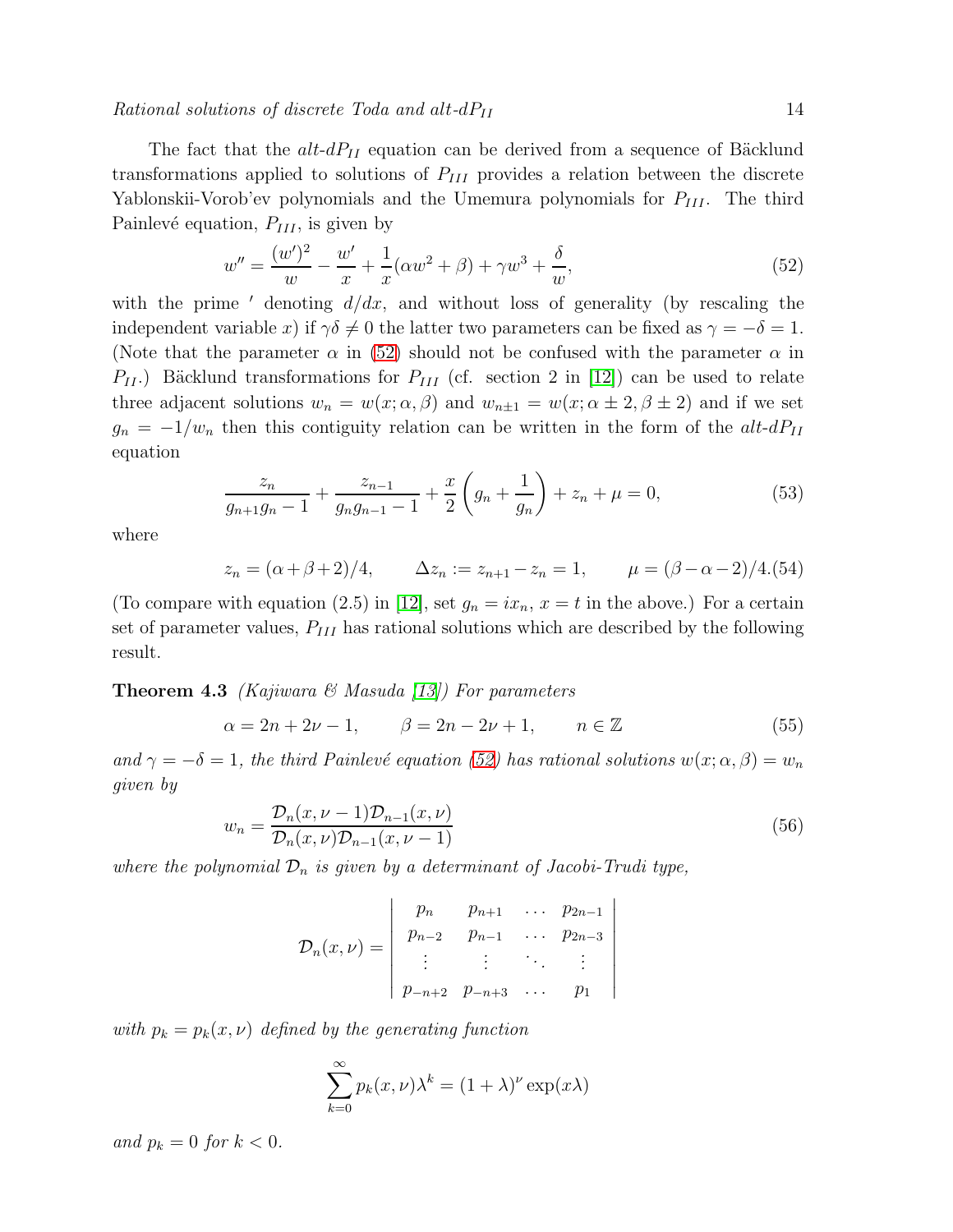**Remarks.** The polynomials  $p_k((x, \nu))$  are essentially just associated Laguerre polynomials, and, for each  $n, \mathcal{D}_n(x, \nu)$  is a Schur polynomial with restricted arguments, corresponding to the partition  $(n, n-1, \ldots, 2, 1)$ . The result stated above is an adapted form of Theorem 1 in [\[13\]](#page-21-12), and describes one family of rational solutions of  $P_{III}$ ; for a complete description of all rational solutions of  $P_{III}$  for  $\gamma\delta \neq 0$ , see [\[29\]](#page-22-6). The polynomials  $\mathcal{D}_n(x,\nu)$  (after some scaling) are known as the Umemura polynomials for  $P_{III}$ . Further properties of scaled Umemura polynomials for  $P_{III}$  are detailed in [\[30\]](#page-22-7), including the remarkable patterns formed by the roots, and differential/difference equations; analogous polynomials corresponding to the special cases when  $\gamma \delta = 0$  are also treated there.

Theorem 4.4 The discrete Yablonskii-Vorob'ev polynomials are given in terms of determinants of Jacobi-Trudi type by the formula

<span id="page-15-0"></span>
$$
Y_n(t,h) = c_n h^{n(n+1)/2} \mathcal{D}_n\left(\frac{4}{h^3}, \frac{t}{h} - \frac{4}{h^3}\right),\tag{57}
$$

where

<span id="page-15-2"></span>
$$
c_n = (2n - 1)!!(2n - 3)!! \dots 3!!1!! \tag{58}
$$

for  $n \in \mathbb{N}$ .

The proof of the preceding theorem makes use of some results in the next section, and is relegated to the appendix. However, it is clear that if we rearrange the formula [\(57\)](#page-14-0) then we can rewrite  $\mathcal{D}_n(x,\nu)$  in the form of a Hankel determinant.

**Corollary 4.3** The Umemura polynomials for  $P_{III}$ , given in scaled form by  $\mathcal{D}_n(x,\nu)$ , are proportional to the Hankel determinants  $u_n$  as in [\(15\)](#page-3-1) with  $h = (x/4)^{-1/3}$  and  $t = (x/4)^{-1/3}(x + \nu)$ .

<span id="page-15-3"></span>**Remark.** It is known that the Painlevé differential equations form a coalescence cascade from  $P_{VI}$  down to  $P_I$  (see [\[31\]](#page-22-8)). In [\[13\]](#page-21-12) it is shown that the coalescence limit from  $P_{III}$ to  $P_{II}$  produces the Yablonskii-Vorob'ev polynomials  $y_n(t)$  as a limit of the Umemura polynomials, but this arises in a different way compared with the limit  $h \to 0$  considered above. More precisely, with the scaling used here, the coalescence from [\(52\)](#page-13-0) to [\(27\)](#page-7-0) arises when the independent variable x and parameter  $\nu$  scale as  $x = \frac{t}{\epsilon} + \frac{4}{\epsilon^3}$  $\frac{4}{\epsilon^3}, \nu = \frac{1}{2} - \frac{4}{\epsilon^3}$  $\frac{4}{\epsilon^3}$ , with  $\epsilon \to 0$ . In this limit, up to scaling the polynomials  $\mathcal{D}_n(t/\epsilon + 4/\epsilon^3, 1/2 - 4/\epsilon^3)$  produce  $y_n(t)$  at leading order in  $\epsilon$ .

#### 5. Symplectic properties and discrete  $P_{XXXIV}$

Okamoto [\[14\]](#page-21-13) showed that  $P_{II}$  can be written as the system [\(28\)](#page-7-3) which is in Hamiltonian form, i.e.

<span id="page-15-1"></span>
$$
\dot{q} = \frac{\partial H}{\partial p}, \qquad \dot{p} = -\frac{\partial H}{\partial q}, \tag{59}
$$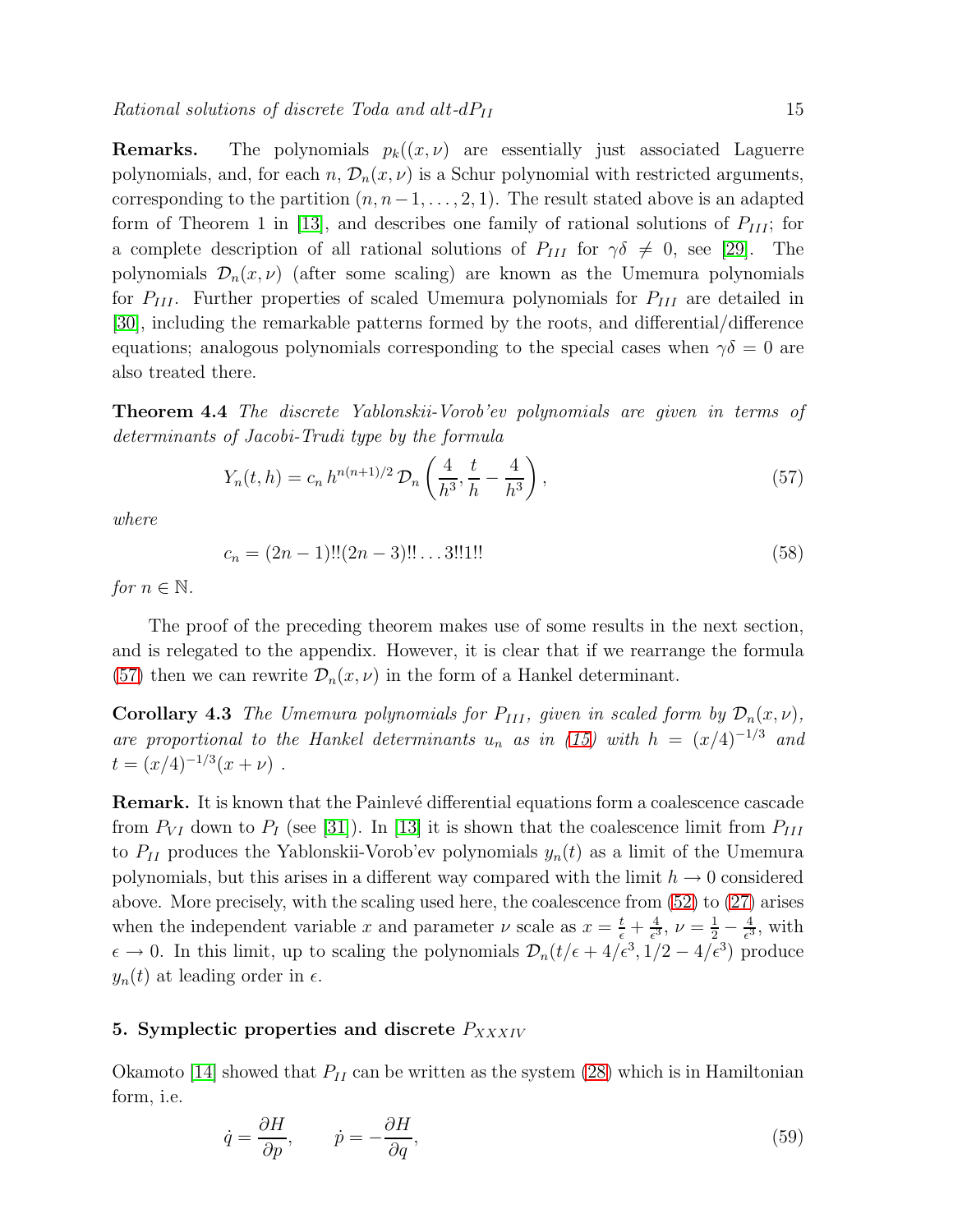$Rational solutions of discrete~Toda and alt-dP<sub>II</sub>$  16

with

<span id="page-16-0"></span>
$$
H = \frac{p^2}{2} - (q^2 + \frac{t}{2})p - \ell q. \tag{60}
$$

Eliminating p gives [\(27\)](#page-7-0), which is  $P_{II}$ , whilst eliminating q gives

$$
\ddot{p} = \frac{\dot{p}^2}{2p} + 2p^2 - tp - \frac{\ell^2}{2p} \tag{61}
$$

which is known as  $P_{XXXIV}$  (see [\[31\]](#page-22-8), chapter XIV).

This representation has been used in [\[32\]](#page-22-9) to study further properties of the Yablonskii-Vorob'ev polnomials. Although the  $alt-dP_{II}$  equation [\(35\)](#page-8-3), being a nonautonomous difference equation, does not have a Hamiltonian form, many of the results proved there have their counterparts in the discrete case. For ease of comparison, we briefly recall some known results on  $P_{II}$ . In terms of the canonical coordinates  $(q_n, p_n)$ , the Bäcklund transformation for  $P_{II}$  can be written (together with its inverse) as

$$
q_{n+1} = -q_n - \frac{\ell}{p_n}, \qquad p_{n+1} = -p_n + t + 2\left(q_n + \frac{\ell}{p_n}\right)^2;
$$
  
\n
$$
q_{n-1} = -q_n - \frac{(\ell-1)}{2q_n^2 - p_n + t}, \qquad p_{n-1} = -p_n + t + 2q_n^2.
$$
\n(62)

It is straightforward to check that  $dq_{n+1} \wedge dp_{n+1} + dH_{n+1} \wedge dt = dq_n \wedge dp_n + dH_n \wedge dt$ , so the transformation  $n \to n+1$  is a canonical transformation on the extended phase space with coordinates  $(q_n, p_n, t)$ . The generating function for this canonical transformation is

<span id="page-16-5"></span>
$$
\mathcal{F}(q_n, q_{n+1}) = \ell \log(q_{n+1} + q_n) + \frac{2}{3}q_{n+1}^3 + tq_{n+1}
$$
\n(63)

so that

<span id="page-16-1"></span>
$$
p_n = -\frac{\partial \mathcal{F}}{\partial q_n}, \qquad p_{n+1} = \frac{\partial \mathcal{F}}{\partial q_{n+1}}.
$$

The Bäcklund transformation formulae [\(62\)](#page-15-0) imply that any sequence of solutions  $q_n$  of  $P_{II}$  (labelled by  $n = \ell - 1/2$ ) satisfies

<span id="page-16-3"></span>
$$
\frac{\ell}{q_{n+1} + q_n} + \frac{\ell - 1}{q_n + q_{n-1}} + 2q_n^2 + t = 0,
$$
\n(64)

which is a discrete form of  $P_I$ , whilst  $p_n$  satisfies

$$
(p_{n+1} - p_{n-1})^2 p_n^4 - 4\ell^2 (p_{n+1} + 2p_n + p_{n-1} - 2t) p_n^2 + 4\ell^4 = 0.
$$
 (65)

<span id="page-16-2"></span>We will now show how the above results carry over into the discrete case.

**Proposition 5.1** In terms of the variables  $q_n = (g_n + 1)/h$  and  $p_n$ , the Bäcklund transformation [\(38\)](#page-9-2) for the alt-dP<sub>II</sub> equation [\(35\)](#page-8-3) (corresponding to  $n \rightarrow n+1$ ) can be written together with its inverse (corresponding to  $n \rightarrow n-1$ ) as

<span id="page-16-4"></span>
$$
q_{n+1} = \frac{q_n p_n + \ell}{h(q_n p_n + \ell) - p_n},
$$
  
\n
$$
p_{n+1} = (q_n p_n + \ell)^2 \left(\frac{2}{p_n^2} - \frac{h^2}{p_n}\right) - \frac{h}{p_n} (t - 2p_n)(q_n p_n + \ell) - p_n + t;
$$
  
\n
$$
q_{n-1} = -q_n + \frac{1 - \ell + hq_n(-2q_n^3 + q_n p_n - q_n t + \ell - 1) + h^2 q_n^3(-2p_n + t) + h^3 q_n^4 p_n}{-p_n + t + 2q_n^3 - hq_n(2q_n^2 - 3p_n + 2t) + h^2 q_n^2(-3p_n + t) + h^3 q_n^3 p_n},
$$
  
\n
$$
p_{n-1} = -p_n + t + 2q_n^2 + h(2p_n - t)q_n - h^2 p_n q_n^2.
$$
\n(66)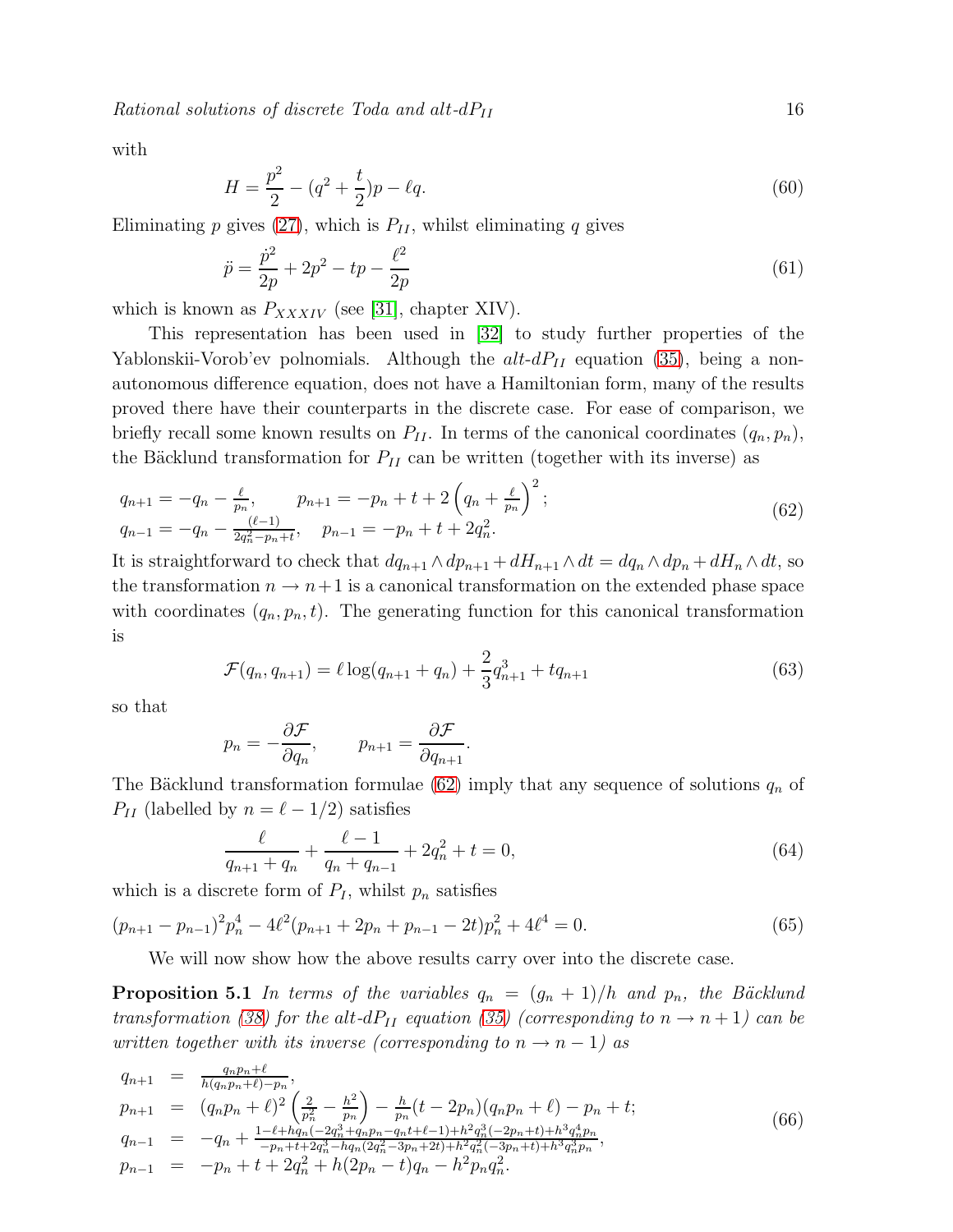This Bäcklund transformation is a symplectic map in the phase space with coordinates  $(q_n, p_n)$ , with generating function

$$
\mathcal{F}(q_n, q_{n+1}) = \frac{2q_{n+1}}{h^2} + \frac{2}{h^3(1 - hq_{n+1})} - \frac{1}{h^3} \left( h^2 t - 4 + \ell h^3 \right) \log(1 - hq_{n+1}) + \ell \log(hq_n q_{n+1} - q_{n+1} - q_n)
$$
\n(67)

such that  $d\mathcal{F} = p_{n+1} dq_{n+1} - p_n dq_n$ ; in other words the canonical Poisson bracket  ${q_n, p_n} = 1$  is preserved for  $n \to n+1$ . The equations [\(66\)](#page-15-1) and the generating function reduce to those of the Bäcklund transformation for  $P_{II}$  in the continuum limit  $h \to 0$ .

Proof: The formulae [\(66\)](#page-15-1) follow immediately from Lemma [4.2](#page-9-5) and Corollary [4.1.](#page-9-7) To verify that the map  $(q_n, p_n) \mapsto (q_{n+1}, p_{n+1})$  is symplectic, it is sufficient to calculate directly that its Jacobian determinant is equal to 1. This also follows directly from the closure of the exact one-form  $d\mathcal{F}$ , upon checking that  $p_n = -\frac{\partial \mathcal{F}}{\partial q_n}$  $\frac{\partial \mathcal{F}}{\partial q_n}, p_{n+1} = \frac{\partial \mathcal{F}}{\partial q_{n+1}}$  $\frac{\partial \mathcal{F}}{\partial q_{n+1}}$  with the generating function  $\mathcal F$  as in the formula [\(67\)](#page-16-0). It is straightforward to verify that the relations  $(66)$  have the correct continuum limit given by  $(62)$ , and that  $(67)$  also yields [\(63\)](#page-15-2) when  $h \to 0$ .  $\Box$ 

<span id="page-17-0"></span>**Remark.** The symplectic structure for the  $alt-dP_{II}$  equation can be derived from Okamoto's Hamiltonian formulation for  $P_{III}$ , since the canonical coordinates  $(q_n, p_n)$ above are related to those for  $P_{III}$  by a shift and rescaling (cf. section 2.3 in [\[30\]](#page-22-7) for instance).

**Corollary 5.1** For the alt-dP<sub>II</sub> equation [\(35\)](#page-8-3), the analogue of [\(64\)](#page-15-3) is the equation

$$
\frac{\ell}{q_{n+1} + q_n - hq_{n+1}q_n} + \frac{(\ell - 1)}{q_n + q_{n-1} - hq_nq_{n-1}} + \frac{2q_n^2}{1 - hq_n} + t - h\ell = 0.
$$
\n(68)

<span id="page-17-2"></span>In terms of  $g_n$  this is the second order difference equation

$$
\frac{\ell}{g_{n+1}g_n - 1} + \frac{(\ell - 1)}{g_ng_{n-1} - 1} + \frac{2}{h^3} \left( g_n + \frac{1}{g_n} \right) + \ell + \frac{4}{h^3} - \frac{t}{h} = 0,
$$
\n(69)

which is another form of the alt-d $P_{II}$  equation. The conjugate momentum  $p_n$  satisfies a third order recurrence relation in n, namely

<span id="page-17-1"></span>
$$
p_{n+1}\left\{\frac{p_n}{2n+1} - \frac{hp_n[(2n-1)^2 + 2p_{n-1}^2(p_n - p_{n-2})]}{4p_{n-1}(4n^2 - 1)} - \frac{h^2p_n t}{4(2n+1)} + \frac{h^3p_n(2n-1)}{8(2n+1)}\right\}
$$
  
+
$$
p_{n-2}\left\{-\frac{p_{n-1}}{2n-1} - \frac{hp_{n-1}[(2n+1)^2 + 2p_n^2(p_{n-1} - p_{n+1})]}{4p_n(4n^2 - 1)} + \frac{h^2p_{n-1}t}{4(2n-1)} + \frac{h^3p_{n-1}(2n+1)}{8(2n-1)}\right\}
$$
  
+
$$
\frac{h^2p_n^2p_{n-1}^2}{2(4n^2 - 1)} + \frac{h(4n^2 - 1)}{8p_np_{n-1}} - \frac{(2n+1)[h^3(2n-1) - 2h^2 t + 8]}{16p_n}
$$
  
-
$$
\frac{(2n-1)[h^3(2n+1) + 2h^2 t - 8]}{16p_{n-1}} + p_np_{n-1}\left[\frac{8-2h^2 t + (4n^2 - 3)h^3}{4(4n^2 - 1)}\right] - \frac{(6n+5)hp_n}{4(2n+1)}
$$
  
-
$$
\frac{(6n-5)hp_{n-1}}{4(2n-1)} + \frac{h}{32}[32t + 16h - 4h^2 t^2 - 4h^3 t + (4n^2 - 1)h^4] = 0.
$$
 (70)

**Proof:** Upon solving the first of [\(66\)](#page-15-1) for  $p_n$  and substituting in the last one, [\(68\)](#page-16-1) results. One can eliminate the quadratic terms in  $q_n$  from the second and fourth of [\(66\)](#page-15-1) to get

<span id="page-17-3"></span>
$$
q_n = -\frac{2n+1}{4p_n} - \frac{2(p_{n+1} - p_{n-1})p_n + (t - 2p_n)(2n+1)h}{2(2n+1)(h^2p_n - 2)}
$$
(71)

After substituting this into the first of [\(66\)](#page-15-1) with  $n \to n-1$ , we obtain [\(70\)](#page-16-2).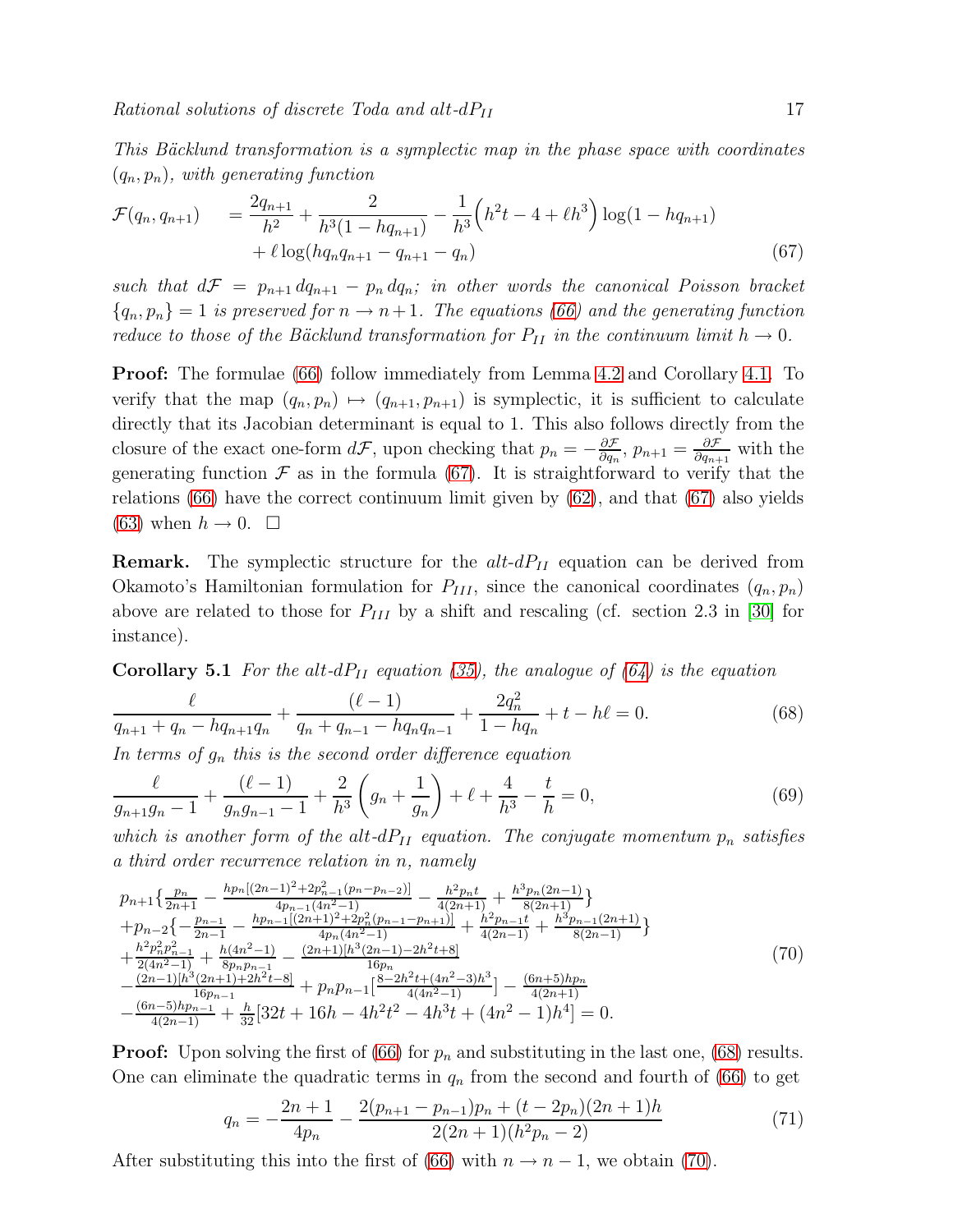**Remarks.** The fact that the  $alt-dP_{II}$  equation is self-dual, in the sense that the superposition formula [\(69\)](#page-16-3) for its Bäckund transformation is (up to rescaling and reversing the roles of the dependent variable and the Bäcklund parameter) the equation itself, was first noted in [\[12\]](#page-21-11). Equation (37) in [\[32\]](#page-22-9) is the continuum limit of equation [\(70\)](#page-16-2). The latter relation allows one to obtain  $p_{n+1}$  uniquely given  $p_n, p_{n-1}, p_{n-2}$ . Remembering that  $p_n = \frac{\tau_{n-1}\tau_{n+1}}{2\tau^2}$  $\frac{17n+1}{2\tau_n^2}$ , we see that if  $\tau_j(t, h)$  for  $j = n-3, n-2, \ldots, n+1$ are given for a particular value of t, then  $\tau_{n+2}$  can be evaluated for this same value of t. More precisely, [\(70\)](#page-16-2) is equivalent to a recurrence relation for the  $\tau_n$  that involves no shifts in t and is linear in  $\tau_{n+2}$  and  $\tau_{n-3}$ ; in particular this relation, which is of fifth order in n, is satisfied by the discrete Yablonskii-Vorob'ev polynomials  $Y_n$  for  $n \in \mathbb{Z}$ . The latter recurrence for the tau-functions, which is omitted here, tends to equation  $(38)$  in  $|32|$  in the continuum limit. It is also possible to write  $q_n$  in terms of unshifted  $\tau_n$ , by substituting the right hand side of [\(47\)](#page-11-2) for  $p_n$  in [\(71\)](#page-16-4).

We now consider the map in the  $(q_n, p_n)$  phase space corresponding to shifting in t rather than *n*.

**Proposition 5.2** In the phase space with coordinates  $(q_n, p_n)$ , the shift  $t \to t + h$ corresponding to the alt-dP<sub>II</sub> system [\(36\)](#page-9-0) is given by

<span id="page-18-1"></span>
$$
\overline{q}_n = \frac{-2q_n + h(t - 2p_n) + h^2 p_n q_n}{-2 - 2hq_n + h^2(t - p_n) + h^3 q_n p_n}, \n\overline{p}_n = \frac{1}{(h^2 p_n - 2)^2} \left( -2 - 2hq_n + h^2(t - p_n) + h^3 q_n p_n \right) \times \n\times \left( -2p_n - 2h(\ell + q_n p_n) + h^2 p_n(t - p_n) + h^3 p_n(\ell + q_n p_n) \right).
$$
\n(72)

This is a symplectic map with the generating function

$$
S = \frac{1}{h^3} (4 - h^2 t) \log(2 - h^2 p_n) + \frac{\ell}{2} \log \frac{\overline{p}_n}{p_n} + \frac{1}{h} \left( p_n - \overline{p}_n \right) + \frac{1}{h} \sqrt{\ell^2 h^2 + 4 p_n \overline{p}_n} - \ell \tanh^{-1} \left( \frac{\sqrt{\ell^2 h^2 + 4 p_n \overline{p}_n}}{\ell h} \right)
$$
(73)

<span id="page-18-3"></span>such that  $dS = q_n dp_n - \overline{q}_n d\overline{p}_n$ .

**Proof:** The equations [\(72\)](#page-17-0) just correspond to rewriting [\(36\)](#page-9-0) in terms of  $q_n = (g_n+1)/h$ ,  $\overline{q}_n = (\overline{g}_n + 1)/h$ . It is extremely easy to check directly from [\(36\)](#page-9-0) that the symplectic form  $\omega_n = dq_n \wedge dp_n = \frac{1}{h}$  $\frac{1}{h} dg_n \wedge dp_n$  is preserved by the shift in t. To find the generating function, it is convenient to write  $g_n, \overline{g}_n$  in terms of  $p_n, \overline{p}_n$ , giving

<span id="page-18-2"></span>
$$
\frac{\partial \hat{S}}{\partial p_n} = g_n = -\left(\frac{4-h^2t}{2-h^2p_n}\right) - \frac{1}{2p_n}\left(\ell h \mp \sqrt{\ell^2 h^2 + 4\overline{p}_n p_n}\right),
$$
\n
$$
\frac{\partial \hat{S}}{\partial \overline{p}_n} = -\overline{g}_n = \frac{1}{2\overline{p}_n}\left(\ell h \pm \sqrt{\ell^2 h^2 + 4\overline{p}_n p_n}\right).
$$
\n(74)

(One has to take the upper choice of sign in each case to get the correct continuum limit.) Having found an  $\hat{S}$  for which the relations [\(74\)](#page-17-1) hold,  $S = (\hat{S} + p_n - \overline{p}_n)/h$ provides the generating function in  $(73)$ .  $\Box$ 

**Corollary 5.2** The discrete  $P_{XXXIV}$  equation associated with the alt-d $P_{II}$  equation [\(35\)](#page-8-3) can be written either as

<span id="page-18-0"></span>
$$
\pm \sqrt{\ell^2 h^2 + 4p_n \overline{p}_n} \pm \sqrt{\ell^2 h^2 + 4p_n \underline{p}_n} = \frac{2p_n(4 - h^2 t)}{2 - h^2 p_n},\tag{75}
$$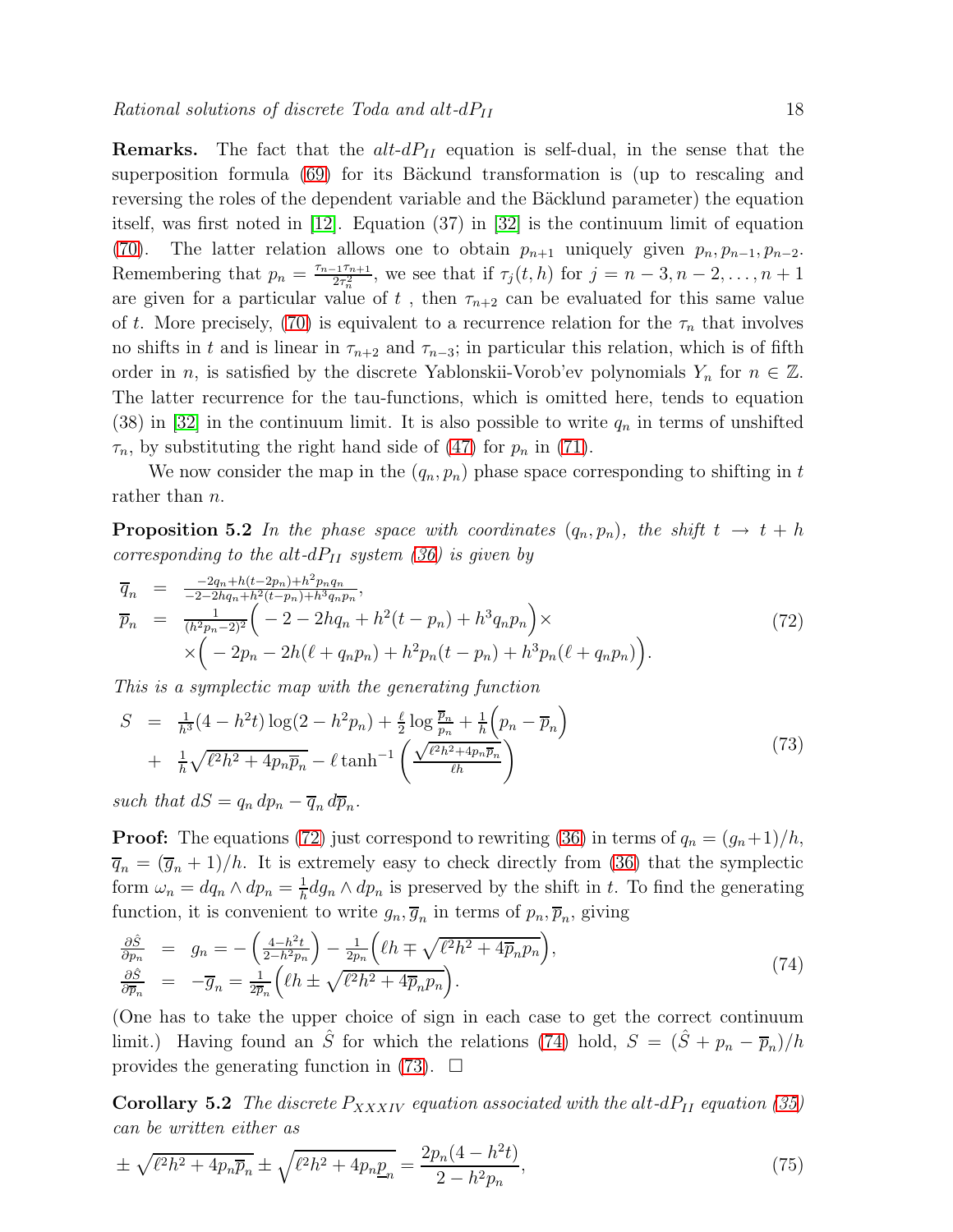$Rational solutions of discrete Toda and alt-dP<sub>II</sub>$  19

or with the square root signs removed as

<span id="page-19-0"></span>
$$
\left(\ell^2 h^2 + 4p_n \overline{p}_n\right) \left(\ell^2 h^2 + 4p_n \underline{p}_n\right) = \left(\frac{2p_n^2(4 - h^2t)^2}{(2 - h^2p_n)^2} - \ell^2 h^2 - 2p_n(\overline{p}_n + \underline{p}_n)\right)^2.
$$

**Proof:** The second order recurrence relation for  $p_n$  is obtained by downshifting the second of [\(74\)](#page-17-1) and equating it to minus the first.  $\Box$ 

Remark. The 3-point correspondence [\(75\)](#page-17-3) is equivalent to an analogous equation for the variable  $y_n$ , that is equation (5.3) in [\[12\]](#page-21-11), and the equation [\(75\)](#page-17-3) has the same structure as certain discrete Ermakov-Pinney equations constructed in [\[33\]](#page-22-10). The presence of this structure is due to the connection with discrete Schrödinger equations (for which, see the proof of Proposition [6.1](#page-18-0) below).

#### 6. Lax pair for  $alt-dP<sub>II</sub>$

The continuum  $PII$  is equivalent to the pair of bilinear equations [\(30\)](#page-7-1). A Lax pair for  $P_{II}$  is given by the linear problem

<span id="page-19-2"></span><span id="page-19-1"></span>
$$
\frac{\partial \Psi}{\partial t} = \mathcal{B}\Psi, \qquad \frac{\partial \Psi}{\partial \eta} = \mathcal{A}\Psi, \tag{76}
$$

where

$$
\mathcal{B} = \begin{pmatrix} -\frac{\eta}{2} & -\frac{i\tau_{n+1}}{2\tau_n} \\ \frac{i\tau_{n-1}}{2\tau_n} & \frac{\eta}{2} \end{pmatrix} \tag{77}
$$

and

$$
\mathcal{A} = \begin{pmatrix} -\eta^2 - \frac{t}{2} + \frac{\tau_{n-1}\tau_{n+1}}{2\tau_n^2} & -\frac{i\eta\tau_{n+1}}{\tau_n(t)} + i\frac{d}{dt}\left(\frac{\tau_{n+1}}{\tau_n}\right) \\ \frac{i\eta\tau_{n-1}}{\tau_n} + i\frac{d}{dt}\left(\frac{\tau_{n-1}}{\tau_n}\right) & +\eta^2 + \frac{t}{2} - \frac{\tau_{n-1}\tau_{n+1}}{2\tau_n^2} \end{pmatrix} . \tag{78}
$$

Consistency of [\(76\)](#page-18-1) requires

$$
\frac{\partial \mathcal{B}}{\partial \eta} - \frac{\partial \mathcal{A}}{\partial t} + [\mathcal{B}, \mathcal{A}] = 0,\tag{79}
$$

leading to the two conditions

$$
\ddot{\phi}_{\pm} + V\phi_{\pm} = 0,\tag{80}
$$

where we have set

$$
\phi_{\pm} = \mp \frac{i\tau_{n\pm 1}}{2\tau_n},
$$
\n $V = \frac{t}{2} - 2\phi_{+}\phi_{-}.$ 

The choice of gauge  $V = t/2 - 2\phi_+\phi_- = 2\frac{d^2}{dt^2}$  $\frac{d^2}{dt^2}$  log  $\tau_n$  gives precisely the equation [\(34\)](#page-8-0), and with this normalisation for the tau-functions the conditions  $(80)$  give the first equation in [\(30\)](#page-7-1) f or  $F = 0$ , together with the same equation for  $n \to n+1$ . The bilinear equation [\(33\)](#page-8-1) is a consequence, and the second equation in [\(30\)](#page-7-1) then follows. It is well known that [\(79\)](#page-18-3) is an isomonodromy condition: the monodromy of the solutions of the second linear equation [\(76\)](#page-18-1) in the complex  $\eta$  plane is independent of t if and only if  $P_{II}$  holds.

In the discrete case the situation is completely analogous, based on a linear problem that comes from the first part of the discrete Toda Lax pair [\(5\)](#page-2-0).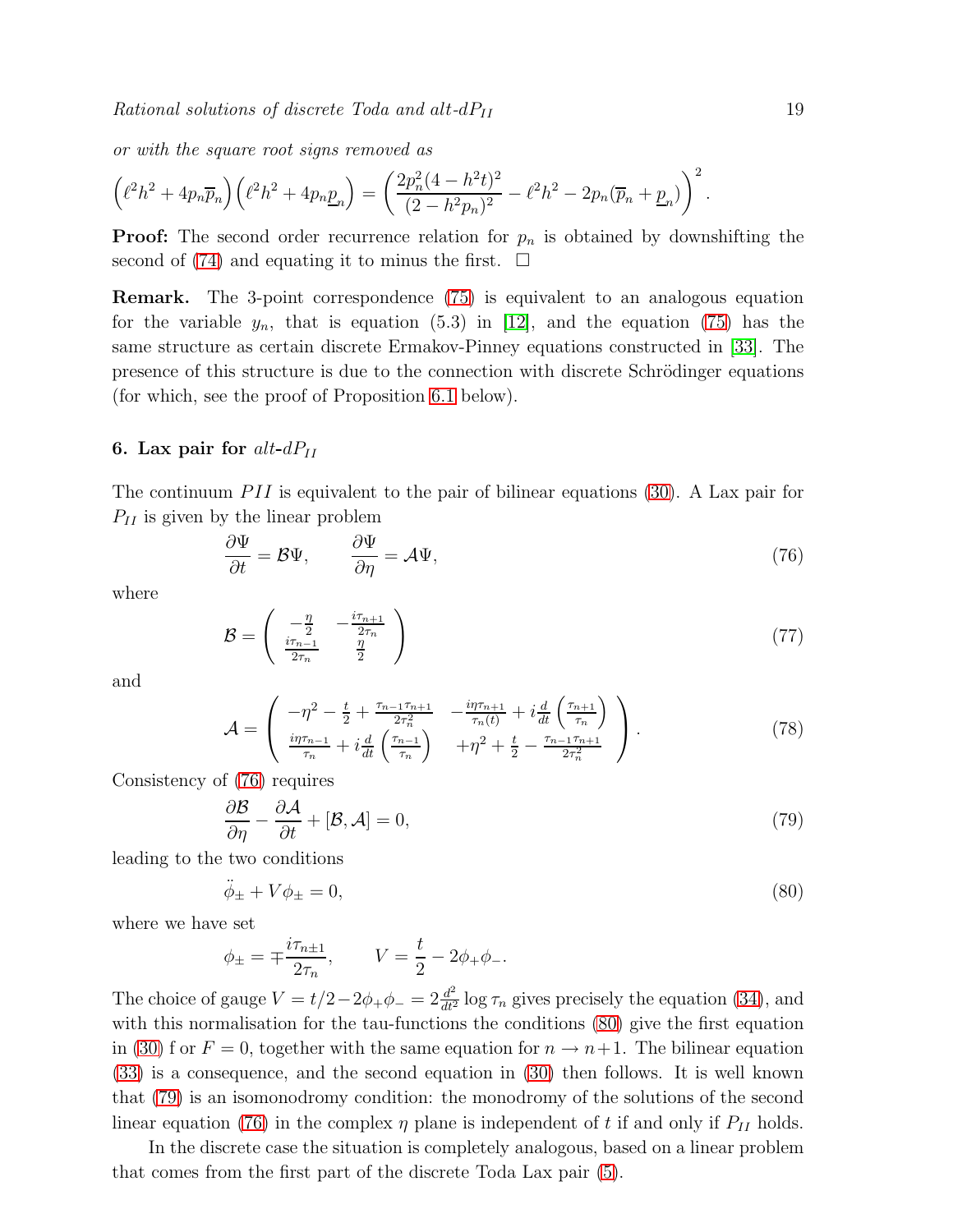Proposition 6.1 The linear problem

$$
\Psi = B\Psi, \qquad \lambda \partial_{\lambda} \Psi = A\Psi \tag{81}
$$

where

$$
B = \begin{pmatrix} \frac{1}{\lambda} & \frac{h\tau_{n+1}}{2i\tau_n} \\ -\frac{h\tau_{n-1}}{2i\tau_n} & \lambda \end{pmatrix} = \begin{pmatrix} \frac{1}{\lambda} & \phi_+ \\ \phi_- & \lambda \end{pmatrix}
$$
(82)

and

$$
A = \begin{pmatrix} \frac{2}{h^3} \left( -\frac{1}{\lambda^2} + 2(\phi_+ \phi_- + 1) - \lambda^2 \right) - \frac{t}{h} + \frac{1}{2} & \frac{4}{h^3} \left( -\frac{\phi_+}{\lambda} + \phi_+ \lambda \right) \\ \frac{4}{h^3} \left( -\frac{\phi_-}{\lambda} + \phi_- \lambda \right) & \frac{2}{h^3} \left( \frac{1}{\lambda^2} - 2(\phi_+ \phi_- + 1) + \lambda^2 \right) + \frac{t}{h} - \frac{1}{2} \end{pmatrix}
$$

constitutes a Lax pair for the alt- $dP_{II}$  equation [\(35\)](#page-8-3), which is equivalent to the consistency condition

$$
\lambda \partial_{\lambda} B + BA - \overline{A}B = 0 \tag{83}
$$

for [\(81\)](#page-19-0). In the limit  $h \to 0$ , this linear system reduces to the Lax pair [\(76\)](#page-18-1) for  $P_{II}$ .

**Proof:** The consistency condition  $(83)$  implies the two relations

$$
\overline{\phi}_{\pm} + V\phi_{\pm} + \underline{\phi}_{\pm} = 0,\tag{84}
$$

which take the form of discrete Schrödinger equations with

$$
V = \frac{(h^2t - 4)}{2(1 - \phi_+\phi_-)} = \frac{2\tau_n^2(h^2t - 4)}{4\tau_n^2 - h^2\tau_{n+1}\tau_{n-1}}.
$$

If we fix the gauge so that  $V = -2\tau_n^2/(\overline{\tau}_n \underline{\tau}_n)$ , then we get precisely the relation [\(49\)](#page-11-3), and upon substituting the latter expression for  $V$  into each of the equations  $(84)$  in turn we find that [\(45\)](#page-10-1) and [\(48\)](#page-11-4) hold. Then by Theorem [4.1,](#page-11-1)  $g_n = -\frac{\tau_{n-1}}{\tau_n} / (\tau_{n-1} \tau_n)$  satisfies the alt-dP<sub>II</sub> equation. For the continuum limit one should take  $\lambda = e^{\frac{h\eta}{2}}$ , which gives

<span id="page-20-0"></span>
$$
A = \frac{2}{h}\mathcal{A} + \mathcal{O}(h^0), B = 1 + h\mathcal{B} + \mathcal{O}(h^2),
$$
\n(85)

so that the condition [\(79\)](#page-18-3) arises from [\(83\)](#page-19-1) as  $h \to 0$ .  $\Box$ 

**Remark.** In [\[12\]](#page-21-11) a different  $2 \times 2$  Lax pair is presented for the  $alt-dP_{II}$  equation, by reduction from the modified Boussinesq lattice. However, we have not found a direct relationship between these two Lax pairs.

#### 7. Concluding remarks

<span id="page-20-1"></span>There are many ways to construct a discretisation of a given integrable differential equation, depending on which particular properties (e.g. Lax pair, explicit solutions, Poisson structure, Hirota bilinear form,...) one most wishes to preserve. (For a thorough account of the Hamiltonian approach, see [\[34\]](#page-22-11).) Due to the non-uniqueness of discretisation, it is not always clear what is the "best" discrete analogue of a continuous system. The derivation of the  $alt-dP_{II}$  equation presented here was initially motivated by the construction of exact rational solutions, but it has turned out that analogues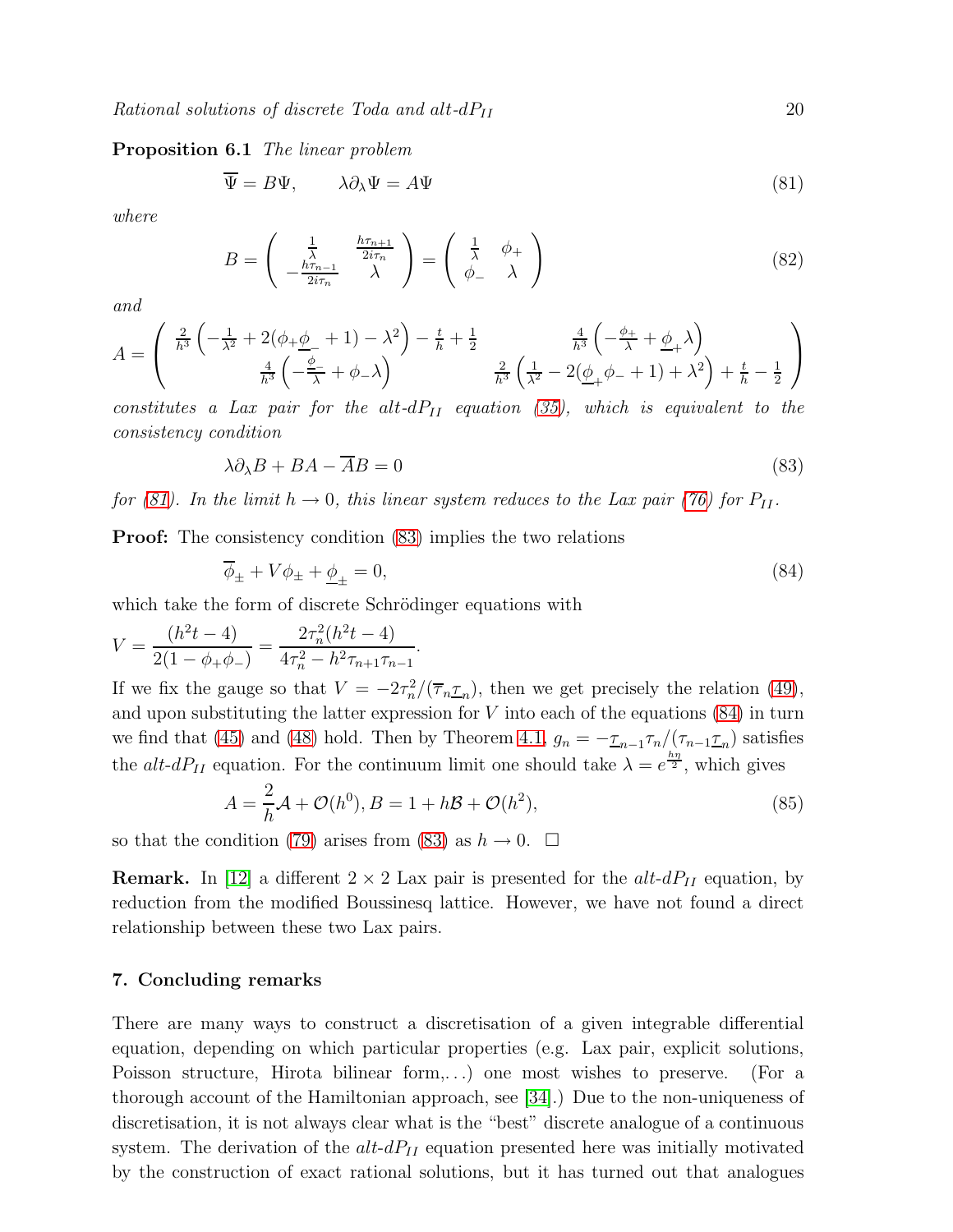of all the other structures associated with the second Painlev´e equation arise naturally here as well. The fact that this discretisation scheme for  $P_{II}$ , based on the discrete Toda lattice, turned out to be connected with the superposition formula for  $P_{III}$  was completely unexpected by us, but led to different expressions for the polynomial tau-functions in terms of Jacobi-Trudi determinants. In [\[12\]](#page-21-11) other solutions of  $alt-dP_{II}$  were constructed in terms of Casorati determinants of discrete Airy functions. In future we should like to analyse other solutions of the equation [\(35\)](#page-8-3). We constructed the rational solutions of this equation from polynomial tau-functions given by Hankel determinants, but recent results for the continuous case [\[7\]](#page-21-6) lead us to expect that all tau-functions should have a similar structure.

#### <span id="page-21-21"></span>Acknowledgments

<span id="page-21-0"></span>We are grateful to Peter Clarkson for interesting conversations on related matters. We would like to thank all the referees for their instructive comments, in particular for helping us to identify the links between the discrete Yablonskii-Vorob'ev polynomials,  $alt-P_{II}$ ,  $P_{III}$  and the Umemura polynomials, and for pointing out important references including [\[12\]](#page-21-11).

#### <span id="page-21-4"></span><span id="page-21-3"></span><span id="page-21-2"></span><span id="page-21-1"></span>Appendix

<span id="page-21-10"></span><span id="page-21-9"></span><span id="page-21-8"></span><span id="page-21-7"></span><span id="page-21-6"></span><span id="page-21-5"></span>Here we present the proof of Theorem [4.4.](#page-14-1) The result essentially follows from the fact that the Bäcklund transformation for  $P_{III}$  generates a sequence of rational solutions  $w_n$ given by  $(56)$ , which simultaneously provide rational solutions of the  $alt-dP<sub>II</sub>$  equation [\(53\)](#page-13-2) by setting  $g_n = -1/w_n$  with  $z_n = n + 1/2$  for  $n \in \mathbb{Z}$  and  $\mu = -\nu$ . On the other hand, Theorem [4.2](#page-12-0) and Corollary [5.1](#page-16-5) together imply that the  $alt-dP_{II}$  equation in the form [\(69\)](#page-16-3) has rational solutions, given by suitable ratios of discrete Yablonskii-Vorob'ev polynomials, when  $\ell = n + 1/2$  with  $n \in \mathbb{Z}$ . Upon comparing [\(53\)](#page-13-2) with [\(69\)](#page-16-3) we see that these two sets of rational solutions coincide if we identify  $x = 4/h^3$ ,  $\nu = t/h - 4/h^3$ , and then it follows from Theorem [4.3](#page-13-3) and Theorem [4.2](#page-12-0) that

$$
w_n = \frac{Z_{n-1}(t, h)Z_n(t-h, h)}{Z_{n-1}(t-h, h)Z_n(t, h)} = \frac{Y_{n-1}(t, h)Y_n(t-h, h)}{Y_{n-1}(t-h, h)Y_n(t, h)}
$$
(A.1)

<span id="page-21-16"></span><span id="page-21-15"></span><span id="page-21-14"></span><span id="page-21-13"></span><span id="page-21-12"></span><span id="page-21-11"></span>for all  $n \in \mathbb{Z}$ , where  $Z_n(t, h)$  denotes the right hand side of [\(57\)](#page-14-0) for  $n \geq 0$ , and the identity extends to negative *n* upon setting  $Z_{-n} = Z_{n-1}$ . Then it is necessary to show that  $Y_n(t, h) = Z_n(t, h)$  for all n. It is sufficient to consider  $n \in \mathbb{N}$  as in Theorem [4.4,](#page-14-1) as the extension to negative  $n$  is trivial.

<span id="page-21-19"></span><span id="page-21-18"></span><span id="page-21-17"></span>For  $n = 0$  the result  $Y_0 = 1 = Z_0$  is obvious, so to use induction we assume that  $Y_{N-1} = Z_{N-1}$  and then from [\(A.1\)](#page-20-0) with  $n = N$  it holds that

$$
\frac{Z_N(t - h, h)}{Z_N(t, h)} = \frac{Y_N(t - h, h)}{Y_N(t, h)}.
$$
\n(A.2)

<span id="page-21-20"></span>Both sides of the relation [\(A.2\)](#page-20-1) are ratios of polynomials in t (for  $Z_N$  this follows from the determinant formula for  $\mathcal{D}_N$ , and the rational functions on each side must have the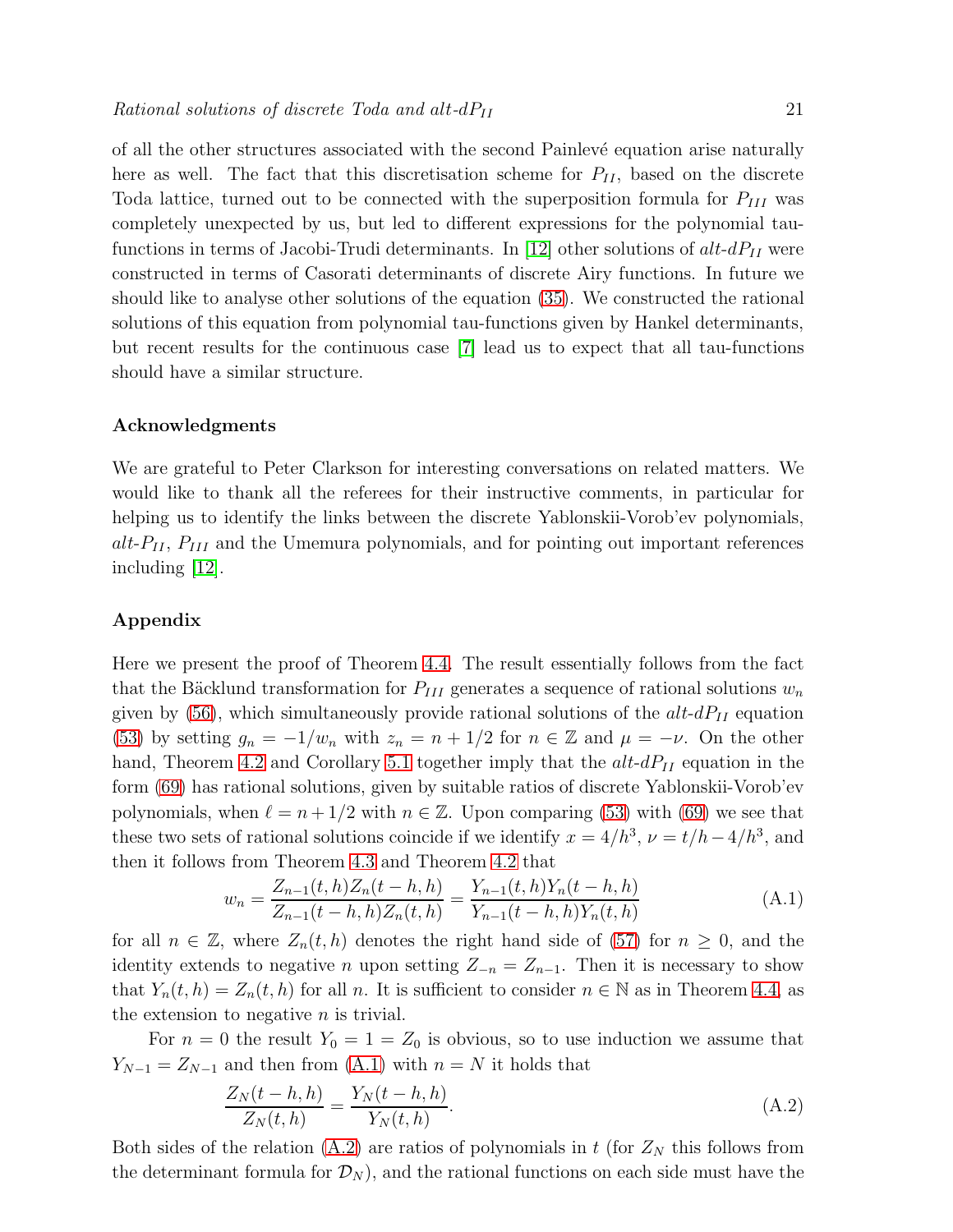<span id="page-22-1"></span><span id="page-22-0"></span>same zeroes and poles. However, although Theorem [3.1](#page-6-1) implies that the numerator and denominator on the right hand side have no common factors, we cannot immediately assert that the same is true on the left hand side without knowing the degree of  $\mathcal{D}_N(x,\nu)$ in  $\nu$ . (The proof of Corollary 2 in [\[13\]](#page-21-12) just gives the degree in x of  $\mathcal{D}_N$ , denoted  $F_N$  there, as  $N(N + 1)/2$ .) However, by Proposition 3 in [\[13\]](#page-21-12) these Jacobi-Trudi determinants satisfy the recurrence

<span id="page-22-3"></span><span id="page-22-2"></span>
$$
(2n+1)\mathcal{D}_{n+1}\mathcal{D}_{n-1} + x(\mathcal{D}_n\mathcal{D}_n'' - (\mathcal{D}_n')^2) + \mathcal{D}_n\mathcal{D}_n' - (x+\nu)\mathcal{D}_n^2 = 0,
$$
\n(A.3)

<span id="page-22-7"></span><span id="page-22-6"></span><span id="page-22-5"></span><span id="page-22-4"></span>with  $\mathcal{D}_{-1} = 1 = \mathcal{D}_0$  and ' denoting  $d/dx$ . In fact, this recurrence can be used to show that  $\mathcal{D}_N(x,\nu)$  is also of degree  $N(N+1)/2$  in  $\nu$ , but we do not need this. Instead, setting  $\nu = 0$  in [\(A.3\)](#page-21-21) leads to the expression  $\mathcal{D}_n(x,0) = c_n^{-1} x^{n(n+1)/2}$  where  $c_n$  is given in terms of double factorials by [\(58\)](#page-14-2). Hence for the case at hand we have  $Z_N(4/h^2, h) = c_n h^{n(n+1)/2} \mathcal{D}_n(4/h^3, 0) = (4/h^2)^{n(n+1)/2} = Y_N(4/h^2, h)$  by Lemma [3.1.](#page-6-0) Using [\(A.2\)](#page-20-1) it then follows by induction that  $Z_N(4/h^2 + kh, h) = Y_N(4/h^2 + kh, h)$  for all  $k \in \mathbb{Z}$ , and since these two polynomials agree for infinitely many values of t they must be equal, as required.  $\square$ 

- <span id="page-22-10"></span><span id="page-22-9"></span><span id="page-22-8"></span>[1] J. Toda, J.Phys.Soc.Japan,22 (1967) 431.
- <span id="page-22-11"></span>[2] A.I. Yablonskii, Vestsi Akad.Navak BSSR Ser.Fiz Tkh Navuk 3 (1959) 30.
- [3] A.P. Vorob'ev, Differential Equations 1 (1965) 58.
- [4] A.K. Common and S.T. Hafev, J.Phys.A:Math..Gen. 23 (1990) 455-66.
- [5] S.T. Hafev, Continued Fractions and Solutions of Linear and Non-Linear lattice Equations, *PhD thesis*, University of Kent (1990).
- [6] K. Kajiwara, and Y. Ohta, J. Math. Phys. 31 (1996) 4693-4704.
- [7] N. Joshi, K. Kajiwara, M. Mazzocco, Astérisque 297 (2004) 67-78; K. Kajiwara, M. Mazzocco and Y. Ohta, J. Phys. A: Theor. Math. (2007) 12661-12675.
- [8] Y. Suris, Phys.Lett.A 145 (1990) 113-119.
- [9] P.A. Clarkson and E.L. Mansfield, Nonlinearity 16 (2003) R1-R26.
- [10] S. Fukutani, K. Okamoto and H. Umemura, Nagoya Math. J. 159 (2000) 179.
- [11] M. Taneda, Nagoya Math.J. 159 (2000) 87.
- [12] F. Nijhoff, J. Satsuma, K. Kajiwara, B. Grammaticos and A. Ramani, Inverse Problems 12 (1996) 697-716.
- [13] K. Kajiwara and T. Masuda, Phys. Lett. A 260 (1999) 462-467.
- [14] K. Okamoto, Physica D 2 (1981) 525-535; Math. Ann. 275 (1986) 221-255.
- [15] A.K. Common and S.T. Hafev, Inverse Problems 8 (1992) 59-69.
- [16] W.B. Jones and W. Thron, Continued Fractions, Analytic Theory and Applications, Reading Ma: Addison-Wesley (1980).
- [17] K. Kajiwara, T. Masuda, M. Noumi, Y. Ohta and Y. Yamada, Funkcial. Ekvac. 44 (2001) 291-307.
- [18] J. Satsuma, K. Kajiwara, B. Grammaticos, J. Hietarinta and A. Ramani, J.Phys. A: Math.Gen. 28 (1995) 3541-3548.
- [19] K. Kajiwara, K. Yamamoto and Y. Ohta, Phys. Lett. A 232 (1997) 189-199.
- [20] K. Kajiwara, Y. Ohta, J. Satsuma, B. Grammaticos and A. Ramani, J.Phys.A: Math.Gen. 27 (1994) 915-922.
- [21] K. Kajiwara, The Discrete Painlevé II Equation and the Classical Special Functions, Symmetries and Integrability of Difference Equations, London Mathematical Society